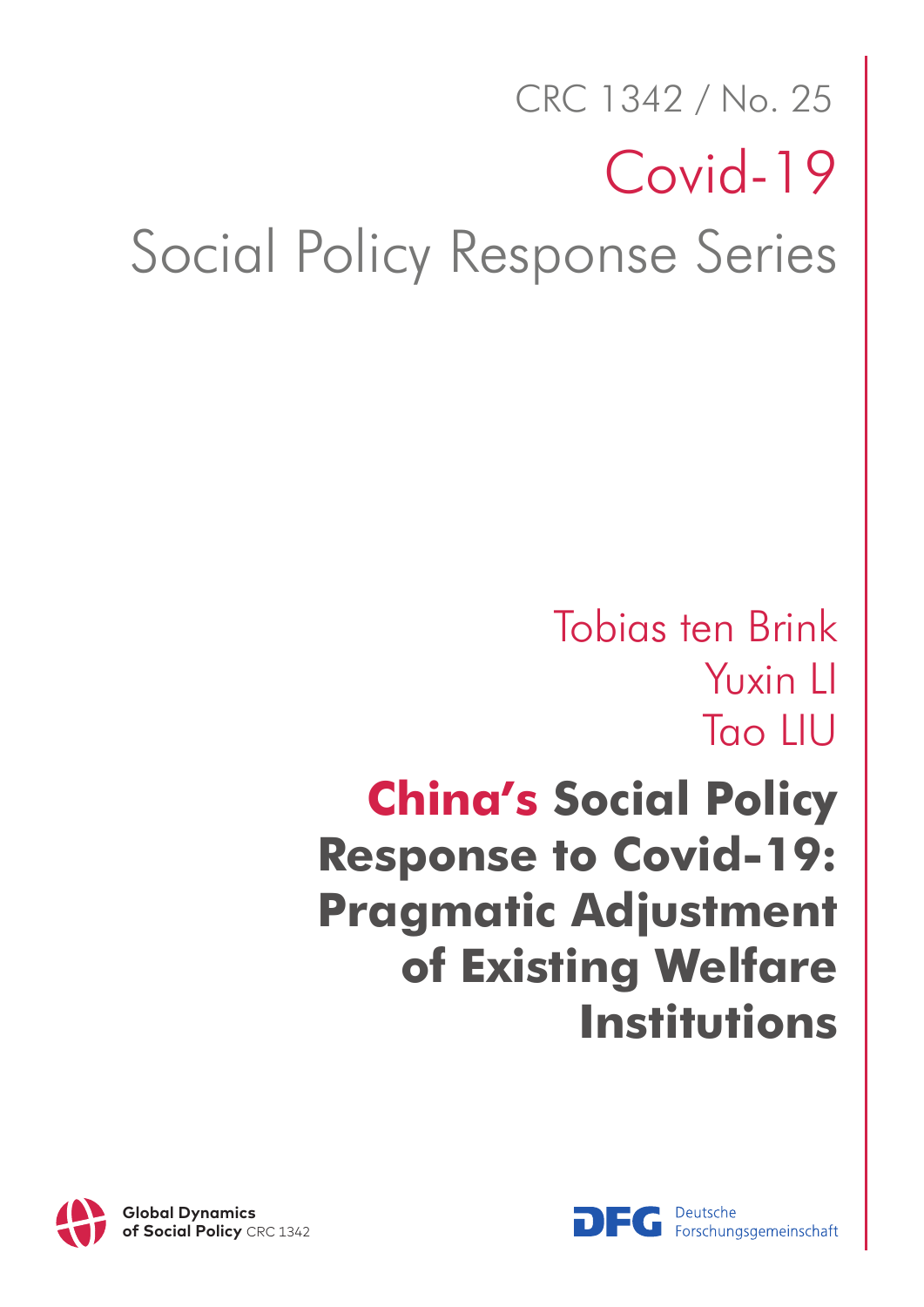#### **Tobias ten Brink, Yuxin LI, Tao LIU**

China's Social Policy Response to Covid-19: Pragmatic Adjustment of Existing Welfare Institutions CRC 1342 Covid-19 Social Policy Response Series, 25 Bremen: CRC 1342, 2021



SFB 1342 Globale Entwicklungsdynamiken von Sozialpolitik / CRC 1342 Global Dynamics of Social Policy

Postadresse / Postaddress: Postfach 33 04 40, D - 28334 Bremen

Website: https://www.socialpolicydynamics.de

[ISSN 2702-6744]

Funded by the Deutsche Forschungsgemeinschaft (DFG, German Research Foundation) Projektnummer 374666841 – SFB 1342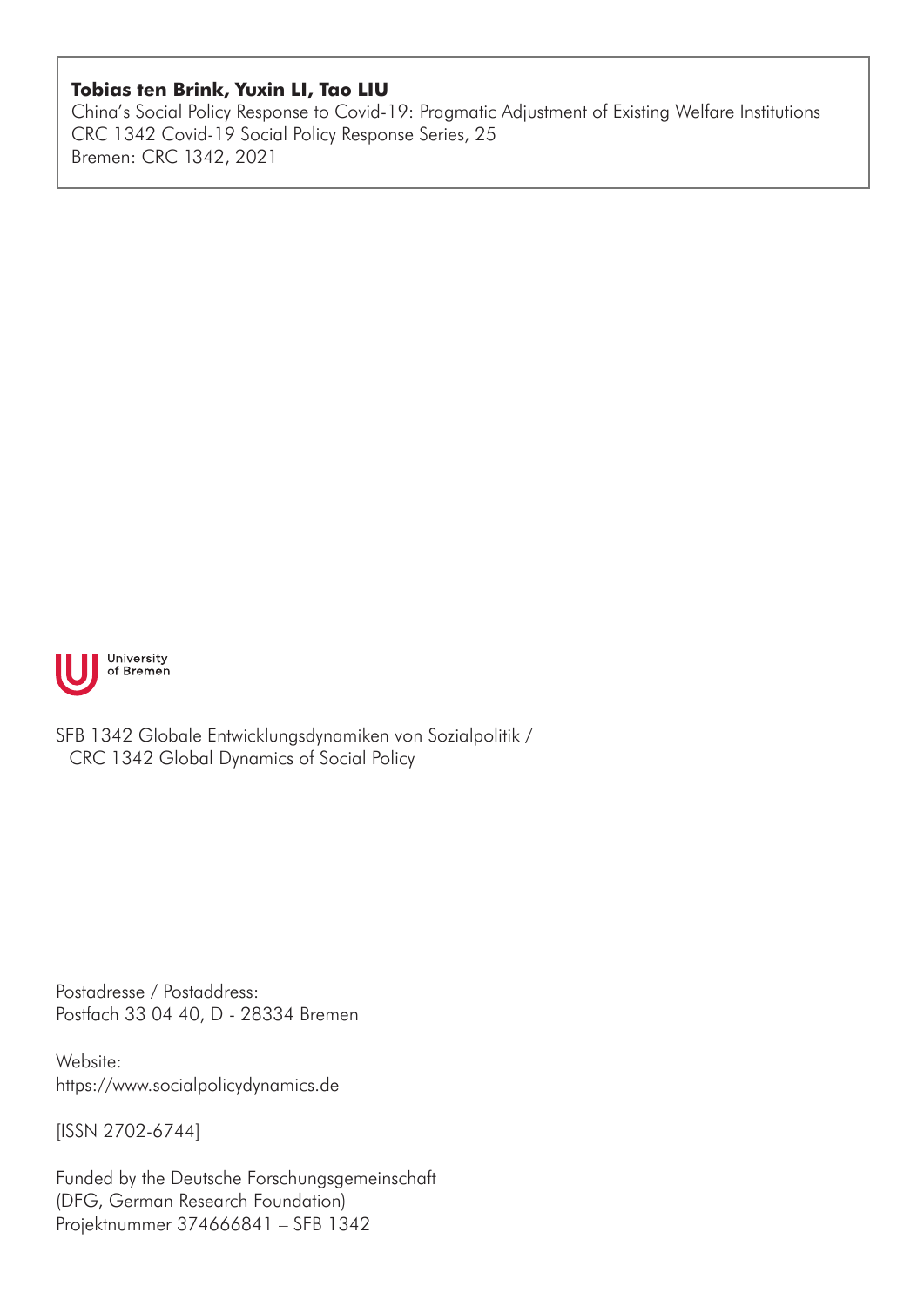Tobias ten Brink Yuxin LI Tao LIU

China's Social Policy Response to Covid-19: Pragmatic Adjustment of Existing Welfare Institutions

CRC 1342 Covid-19 Social Policy Response Series No. 25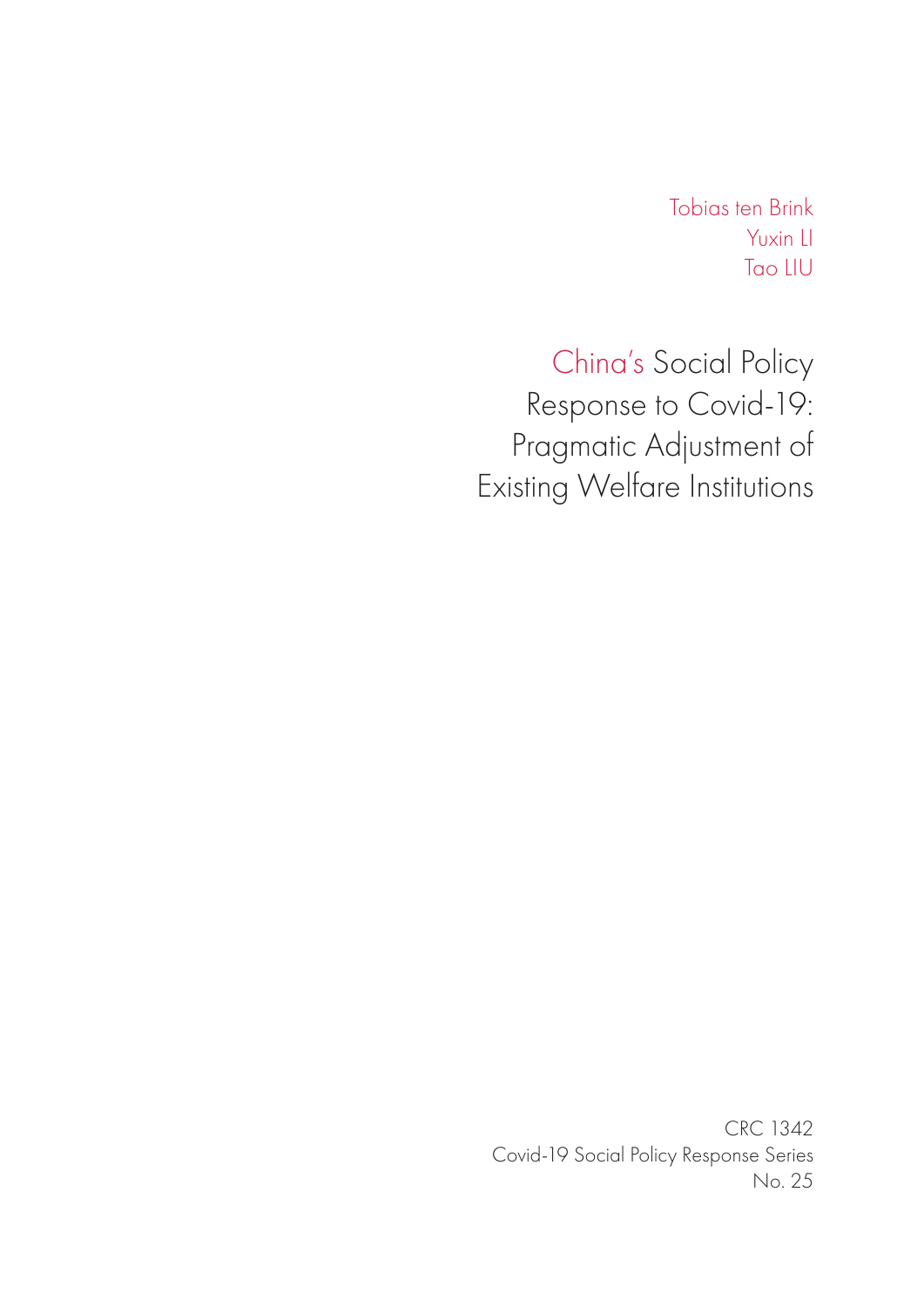### **CONTENT**

| APPENDIX 1: SOCIAL POLICY DEVELOPMENTS IN RESPONSE TO COVID-19 BY POLICY AREA |
|-------------------------------------------------------------------------------|
| APPENDIX 2: SOCIAL POLICY LEGISLATION IN RESPONSE TO COVID-19                 |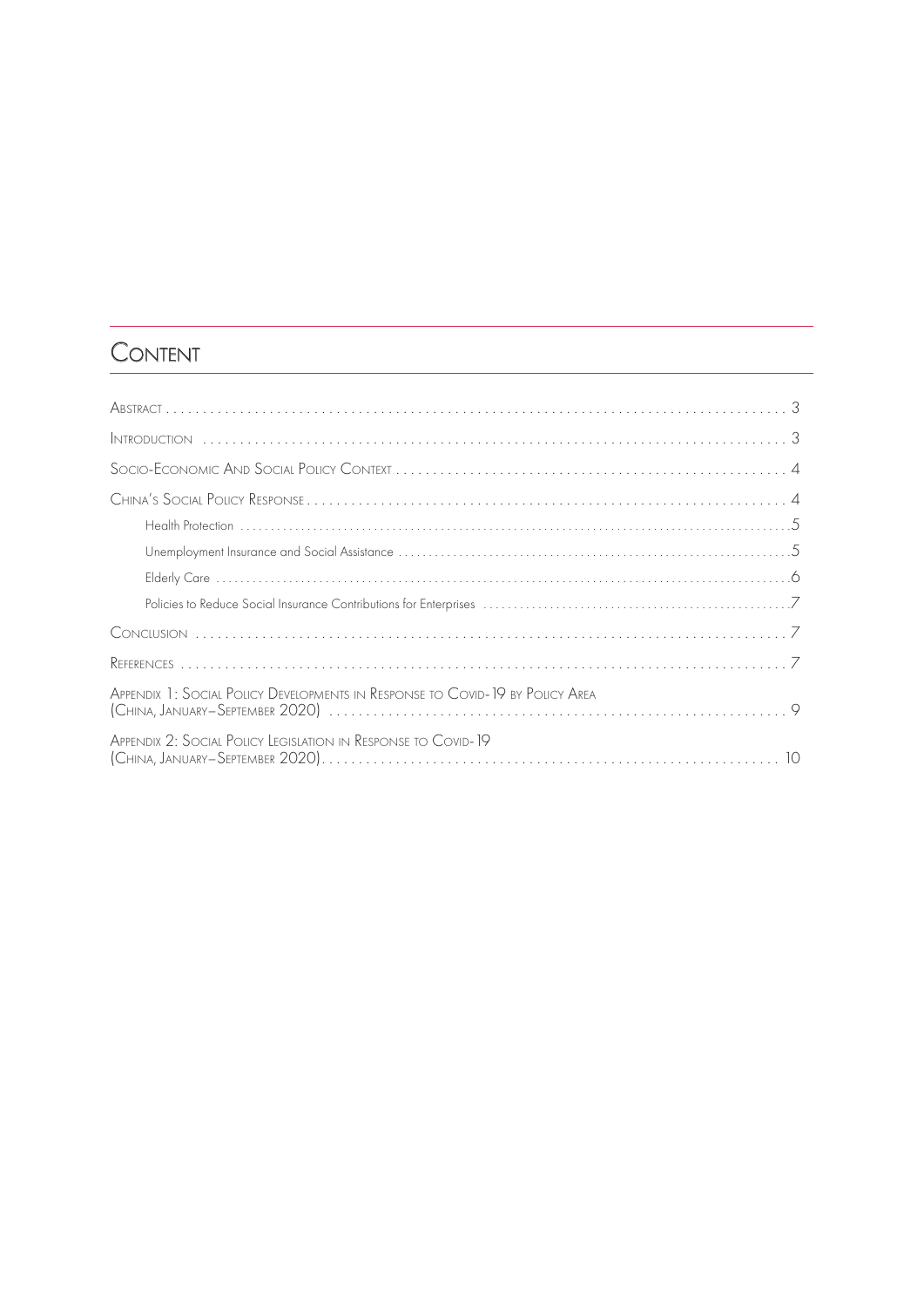### <span id="page-4-0"></span>CHINA'S SOCIAL POLICY RESPONSE TO COVID-19: PRAGMATIC ADJUSTMENT OF EXISTING WELFARE INSTITUTIONS

Tobias ten Brink \* Yuxin LI \*\* Tao LIU  $***$ 

#### **ABSTRACT**

In response to the Covid-19 pandemic, the Chinese government has utilized and pragmatically adjusted existing welfare institutions to ensure social and economic stability. This report describes the Chinese social policy responses in 2020 to mitigate the effects of the coronavirus crisis and focuses on specific countermeasures, such as cash benefits and benefits-in-kind for vulnerable people in the fields of health, social assistance, unemployment, and elderly care. Moreover, social insurance contributions for enterprises were reduced and deferred to help revive the economy. As shown in this report, many countermeasures were of a temporary nature, and can be defined as adaptations of the existing basic social security net, supplemented by administrative innovations such as the digitalization of means testing, for instance.

#### **INTRODUCTION**

Severe acute respiratory syndrome (SARS) is still vivid in Chinese policy memory (Mei 2020). The 2002–2004 SARS outbreak originated in Guangdong Province, with SARS going on to infect people from around 29 different countries (Lam 2003). The battle against SARS exposed deficits in the Chinese public health emergency system. In the aftermath, the Chinese government reformed its national crisis management system. Developing a modern tertiary disease control and prevention system was at the top of the government's agenda (Huang, 2004). Indeed, several laws were enacted, including the Law on the Prevention and Control of Infectious Diseases (传染病防治法) in 2004, the National Contingency Plan for Public Health Emergency (国家突发公共 卫生事件紧急预案) in 2006, and the Emergency Response Law (突发事件应对法) in 2007.

Almost 15 years later, at the end of November 2019, the fourth plenary session of the 19th Communist Party Central Committee reinforced the need for modern public health administration. Just a few weeks later, Wuhan and other parts of Hubei Province were in the grip of the novel coronavirus (SARS-CoV-2). In the following months, the Chinese economy was badly hit, with hundreds of thousands of businesses near collapse, and millions of workers unemployed. However, like in other East Asian countries, the extraordinarily strict lockdowns in much of the country did contain virus transmission, and kept the situation from spiralling out of control (see Soon et al. 2021).<sup>1</sup> What have been the Chinese government's social policy-related responses to this severe public health crisis and economic downturn? Before answering this, we briefly introduce China's existing welfare institutions.

<sup>1</sup> For an overview on China's reaction to the Corona crisis more generally, see Holbig 2020.

<sup>\*</sup>Social Sciences & Humanities, Jacobs University Bremen, Germany, [t.tenbrink@jacobs-university.de](mailto:t.tenbrink@jacobs-university.de)

<sup>\*\*</sup>Institute of East Asian Studies, University Duisburg-Essen, Germany, [yuxin.li@uni-due.de](mailto:yuxin.li@uni-due.de)

<sup>\*\*\*</sup>School of Public Affairs, Zhejiang University, Hangzhou, China, taoliu 1975@zju.edu.cn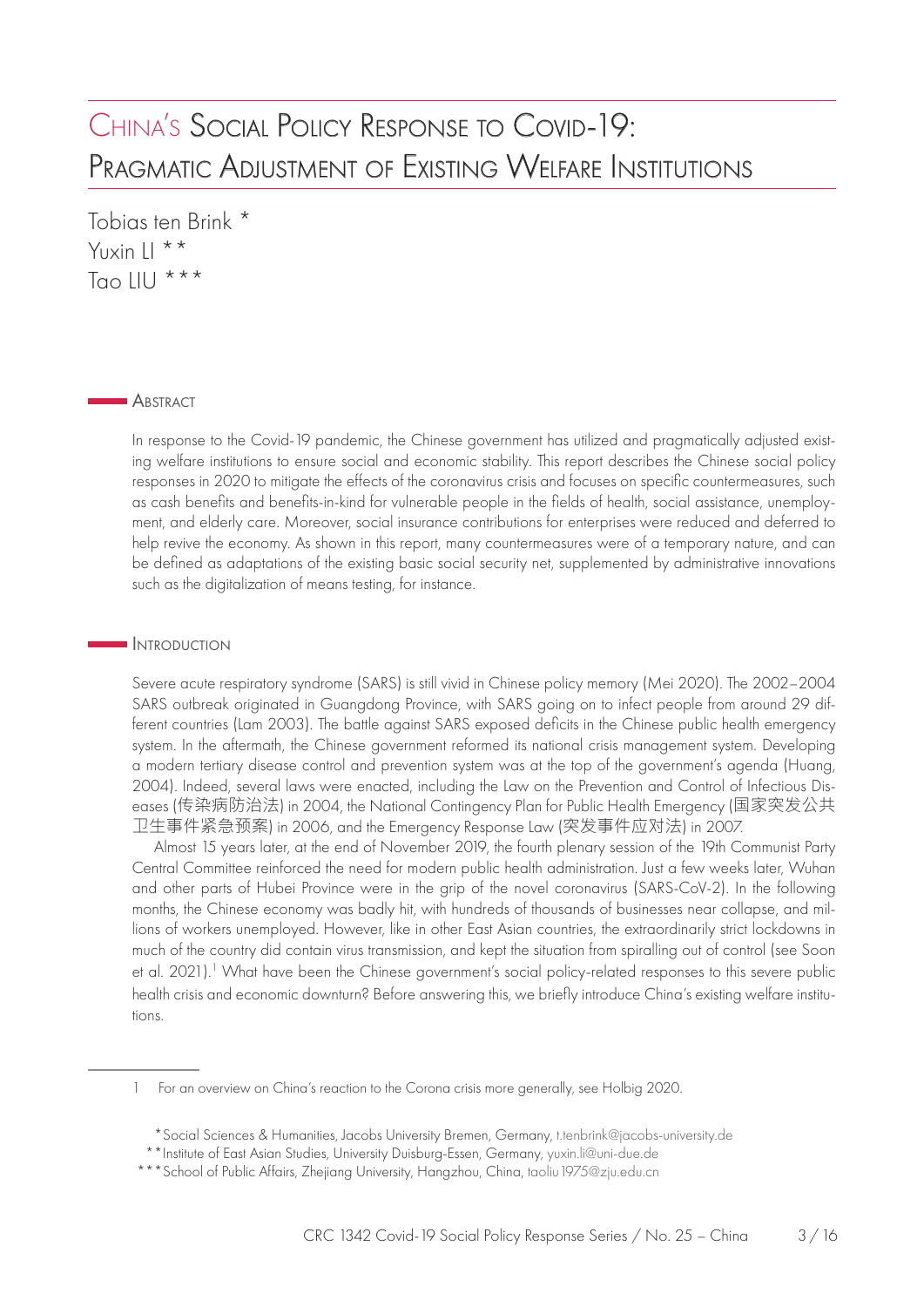#### <span id="page-5-0"></span>Socio-Economic And Social Policy Context

In 2019, China had a GDP per capita of USD 10,276, at upper-middle income level according to the World Bank.<sup>2</sup> In the preceding decades, when China became the second biggest economy on the planet, the partystate also had developed a new welfare regime to safeguard social integration, and thus social peace. While from the 1980s onwards, the old Maoist social security system was eroding, leaving large parts of the population barely covered by any form of public social protection, from the 1990s onwards a set of contribution-based social insurance schemes partially based on Western and East Asian models was implemented (see Ngok and Chan 2016; ten Brink et al. 2020). Indeed, a relatively comprehensive social safety net has been developed over the last two decades (ILO 2019), albeit one that provides many with only minimal benefits. It is comprised of different sub-systems such as social insurance (社会保险), social assistance (社会救助), and social welfare (社会福利) (Zheng 2010; Hu 2019; Jin 2020; Lu et al. 2020). Next to basic urban and rural social assistance programs (the Minimum Living Standard Scheme MLSS or *dibao*) and a system of elderly care, the Chinese welfare state now is centered on a system of social insurance schemes, with relatively generous urban employee insurances (pensions, health, unemployment, work accident, maternity) on the one hand, and rudimentary citizen insurances for rural residents and mostly informal urban workers (pensions, health) on the other. This is historically linked to the household registration or *hukou* system, which ascribed citizens with a rural or urban residency status, and perpetuated gaps between urban and rural incomes and, thus, the provision of social welfare.

All in all, before the pandemic, social welfare spending in China stood at about 10% of GDP. While this is behind Japan and other OECD countries with over 20% of GDP, it is indeed at the same level as South Korea or Taiwan. In comparison to other East Asian welfare regimes though (Soon et al. 2021), most financial and administrative responsibilities rest with local governments.

#### China's Social Policy Response

In response to the Covid-19 pandemic, the Chinese central government imposed countermeasures coupled with robust financial support, providing cash benefits and benefits-in-kind for vulnerable people. Moreover, an economic bailout including reduced social insurance contributions for enterprises helped revive the economy. As shown in this report, many countermeasures were of a temporary nature, and can be described as adjustments to the existing basic social security net. The coronavirus crisis had already been brought under control by summer 2020, at which point, unlike in many other countries, the Chinese social security system was no longer in acute danger of strong destabilization. This is currently still the case (as of March 2021).

The series of pragmatic institutional adjustments were mostly temporary modifications of existing social protection programs, which provided a buffer against the crisis (also see Appendix 1 and 2). These included loosening requirements for entitlement to social benefits and deferring or reducing social contributions for enterprises. Moreover, some adjustments supported institutional change and administrative innovation, such as digitalizing administrative management of social service provision, legislation preparation and benefit program reorganisation.

Of course, financial resources were crucial to these adjustments. A fixed financial budget was a prerequisite for launching the countermeasures, while a lump-sum cash transfer sustained the adjustments. The Chinese government scheduled two trillion Chinese Yuan (CNY), roughly 2% of its 2020 GDP, to revitalize labor markets and secure livelihoods affected by Covid-19, of which CNY 1.6 trillion was reserved to offset a reduction in social insurance contributions from enterprises in 2020 (Chinese Central Government's Official Web 2020).

The following sections focus on responses in health insurance, unemployment insurance, social assistance, and elderly care, from January to September 2020, and on special emergency policies to reduce the social insurance contributions of enterprises. Note that our focus in this report is on policy adoption, not on policy implementation.

<sup>2</sup> <https://data.worldbank.org/indicator/NY.GDP.PCAP.CD?locations=CN>

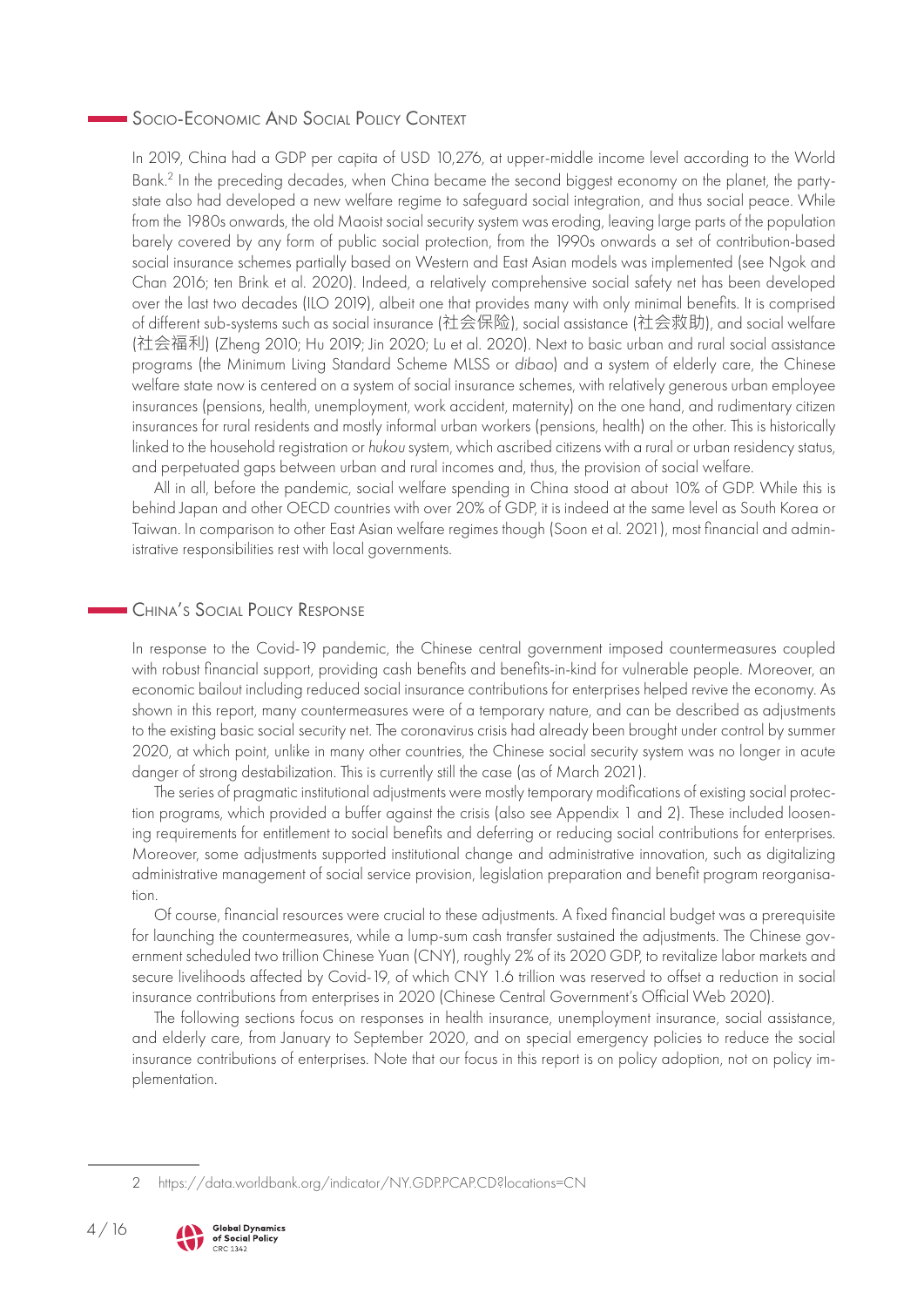#### <span id="page-6-0"></span>Health Protection

Since the outbreak of the pandemic, the health protection system, including health insurance for urban employees with formal employment, health insurance for urban residents, and the new rural cooperative medical insurance for peasants (Zeng 2011), played a significant role in lessening the impact of the pandemic by providing treatment and care for infected patients.

On 22 January 2020, the National Medical Insurance Administration (NMIA, 国家医疗保障局) and the Ministry of Finance (MoF 财政部) issued a Notice on Improving Medical Protection for Pneumonia Caused by the Coronavirus (关于做好新型冠状病毒感染的肺炎疫情医疗保障的通知). The aim of the notice was to ensure that the treatment of patients would not be affected by cost issues. The notice set out the following: medical expenses incurred by patients diagnosed with coronary pneumonia were to be compensated by (1) basic medical insurance (either for urban employees or for urban and rural residents), (2) critical illness insurance, and (3) medical assistance. Moreover, individuals' self-payments were to be subsidized by public finances. Patients diagnosed with coronary pneumonia and seeking medical treatment outside their hometowns were to be treated first and their medical bills settled afterwards. For those medical institutions accepting larger numbers of patients, medical insurance agencies were to pay part of the funds in advance to reduce the financial pressure caused by having to wait for bills to be settled. Medical insurance agencies were to promptly adjust the total budget indicators of the relevant medical institutions and budget separately for the medical expenses of patients infected with coronary pneumonia. Medical insurance agencies at all levels were to assure prompt settlement with medical institutions to ensure the smooth progress of treatment (NMIA and MoF 2020).

On 27 January, the Office of the National Medical Insurance Administration, in conjunction with the General Office of the Ministry of Finance and the General Office of the National Health Commission, issued the Supplementary Notice on Making Efforts in Medical Protection for the Pneumonia Caused by Coronavirus Infection (关于做好新型冠状病毒感染的肺炎疫情医疗保障工作的补充通知). According to this notice, the personal burden and out-of-pocket expenses caused by the diagnosis and treatment of coronavirus were to be subsidized by state revenues, and the central government was to subsidize the medical treatment when appropriate. Thus, the responsibility of central government in the national "battle against coronavirus" was addressed in this supplementary document (NMIA et al. 2020). When a patient is diagnosed with coronary pneumonia, regardless of whether that patient is part of a social medical insurance scheme (including medical insurance for urban employees and medical insurance for urban and rural residents) or not, the state will subsidize the patient's treatment costs, particularly in the two fields of "fever screening" and "examination of suspected patients". Of these patients, those who have basic medical insurance for urban employees can be reimbursed 70–80% of their medical expenses. Patients with basic medical insurance for urban and rural residents can receive reimbursement for 50–60% of their medical expenses.

During the coronavirus crisis, the effective use of the newly-founded Emergency Fund for Public Health Emergencies (National Health Commission Website 2020) has become a subject of debate. In light of the fact that China has experienced several sudden public health crises recently, including SARS and H5N1, developing a financial response to emergencies was seen as an important and urgent task nationwide. During public health incidents, patients are usually under greater pressure, and according to the current Chinese medical system, must pay certain medical expenses in advance of diagnosis. Therefore, in order to lessen the financial burden of patients, especially those without insurance, Chinese authorities have allocated some of the resources from the social medical insurance fund to establish the emergency fund for public health to provide the social medical insurance scheme with more scope to respond to emergencies.

#### Unemployment Insurance and Social Assistance

The pandemic has had a serious impact on the livelihoods of countless employees and residents. Since many enterprises stopped their production lines or reduced staff, and many small businesses and restaurants declared bankruptcy, guaranteeing minimum subsistence levels for millions of China's citizens became a daunting challenge. Moreover, having suddenly lost their jobs, millions of migrant workers had to return to their home villages. Social protection systems in this policy field, particularly social assistance, i.e. *dibao* or the Minimum Living Standard Scheme MLSS (Wang and Lin 2015; Liu 2014) and unemployment insurance (Tian 2018) have contributed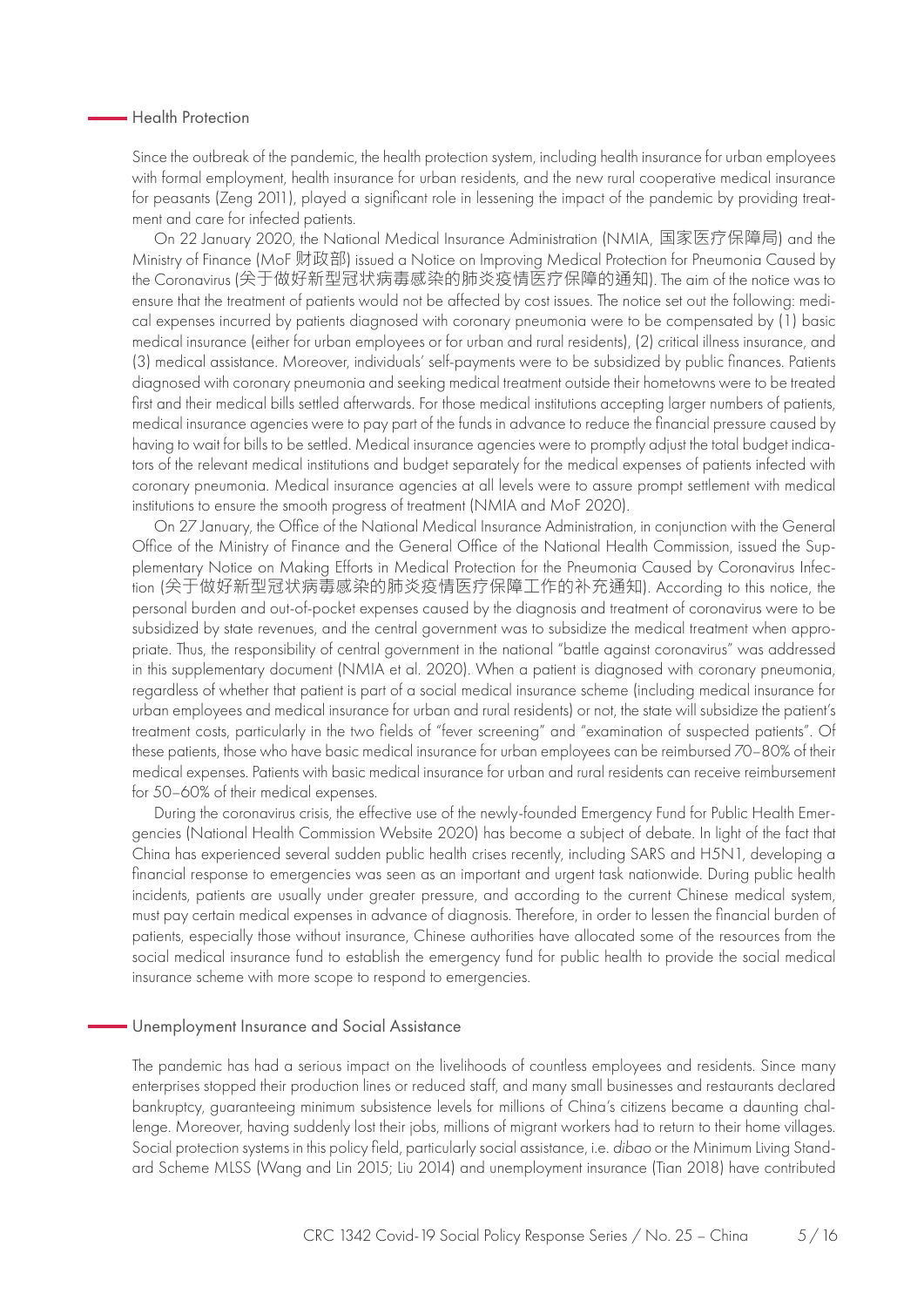<span id="page-7-0"></span>to alleviating the negative effects of coronavirus (see, however, Lardy and Huang 2020, who argue that with regard to unemployment insurance many employees actually did not receive insurance benefits).<sup>3</sup>

The unemployment insurance system performed the standard function of coping with the consequences of economic recession. The departments responsible for unemployment protection at the local level have issued regulations that clearly stipulate that insured persons who become unemployed as a result of the coronavirus crisis in severely affected areas such as Hubei Province are to promptly receive unemployment benefits and a moderate subsidy no higher than the local unemployment insurance standard. Moreover, enterprises that have not laid off or reduced staff during the pandemic can receive a subsidy from the local unemployment insurance fund (Lu et al. 2020). The government focused on refunding up to 100 percent of unemployment contributions paid in 2019 by small and medium-sized enterprises if they "refrained from significant layoffs" (Soon et al. 2021: 6). Regarding active labor market policies, Soon et al. (2021) also report several public infrastructure projects to create jobs at city level.4

Regarding social assistance, in addition to the regular social assistance scheme, China has a total of eight programs for specific categories of assistance, including assistance for health, assistance for education, assistance for unemployment etc. (Liu 2014). These assistance programs therefore were to perform a subsidiary function in protecting the social security of citizens. One significant problem, however, was that only those who have already received cash benefits from the MLSS were entitled to the benefits from these assistance programs. Citizens whose income was slightly above the threshold for the MLSS social assistance scheme, for instance, were precluded from receiving any benefits from social assistance programs.<sup>5</sup>

Moreover, at the national level, the main body responsible for social assistance, the Ministry of Civil Affairs (MoCA), has adopted various social emergency measures and plans since the outbreak of the pandemic with the aim of simplifying the complex application procedures for *dibao* benefits – for instance, in some areas most heavily affected by the pandemic, the means test, which previously took the form of a family visit and face-to-face interviews, has been largely replaced with a digital test. The poor can now also use smartphones to apply for a cash transfer from the social assistance program. In addition, many cities opened a hotline to help the underprivileged and many local communities have temporarily provided rudimentary "assistance in advance" for those in need even without a formal process of means testing by the state departments (MoCA 2020).

#### Elderly Care

In China, there are around 254 million elderly people (over the age of 60), of whom about 40 million are totally or partially care dependent (Liu and Sun 2015). Early on in the crisis, it became clear that the elderly with preexisting conditions, in particular, have a higher rate of severe illness and mortality if infected with coronavirus than other groups. Care for the elderly was thus seen as particularly important.

On 18 February 2020, the State Council issued the Notice on Further Efforts in the Prevention and Control of the Coronary Pneumonia Epidemic in Institutions of Integrated Care in response to the national strategy for joint prevention and control of the pandemic, requesting an improvement in the prevention and control of the pandemic in elder care institutions (关于进一步做好医养结合机构新冠肺炎疫情防控工作的通知; State Council 2020). In particular, the issue of elderly care in nursing homes has attracted attention during the crisis. With community care services being suspended due to the pandemic, caring for elderly citizens living alone, for

<sup>5</sup> Thus, during the crisis, the Chinese welfare state would have needed a more flexible approach to allow those poorer citizens to apply for benefits from social assistance programs, even if they were not "poor enough" according to the official poverty line.



<sup>3</sup> Regarding the role of unemployment insurance, Lardy and Huang (2020) emphasize that it is one of the weakest elements of China's social safety net with limited coverage, very basic benefits, and only a fraction of the unemployed actually receiving benefits: "Official Chinese data show an average unemployment rate of 5.8 percent in the first quarter [of 2020], implying there were more than 25 million unemployed workers in China. But less than one-tenth this number, only 2.3 million workers, drew unemployment benefits" (Lardy and Huang 2020). Moreover, according to Lardy and Huang, unemployed workers were undercounted so that the share of the unemployed actually receiving insurance benefits was even lower. In addition, it seems that the number of unemployed applying for temporary unemployment subsidies was low.

<sup>4</sup> For a comparison with Japan, South Korea and Taiwan, see Soon et al. 2021.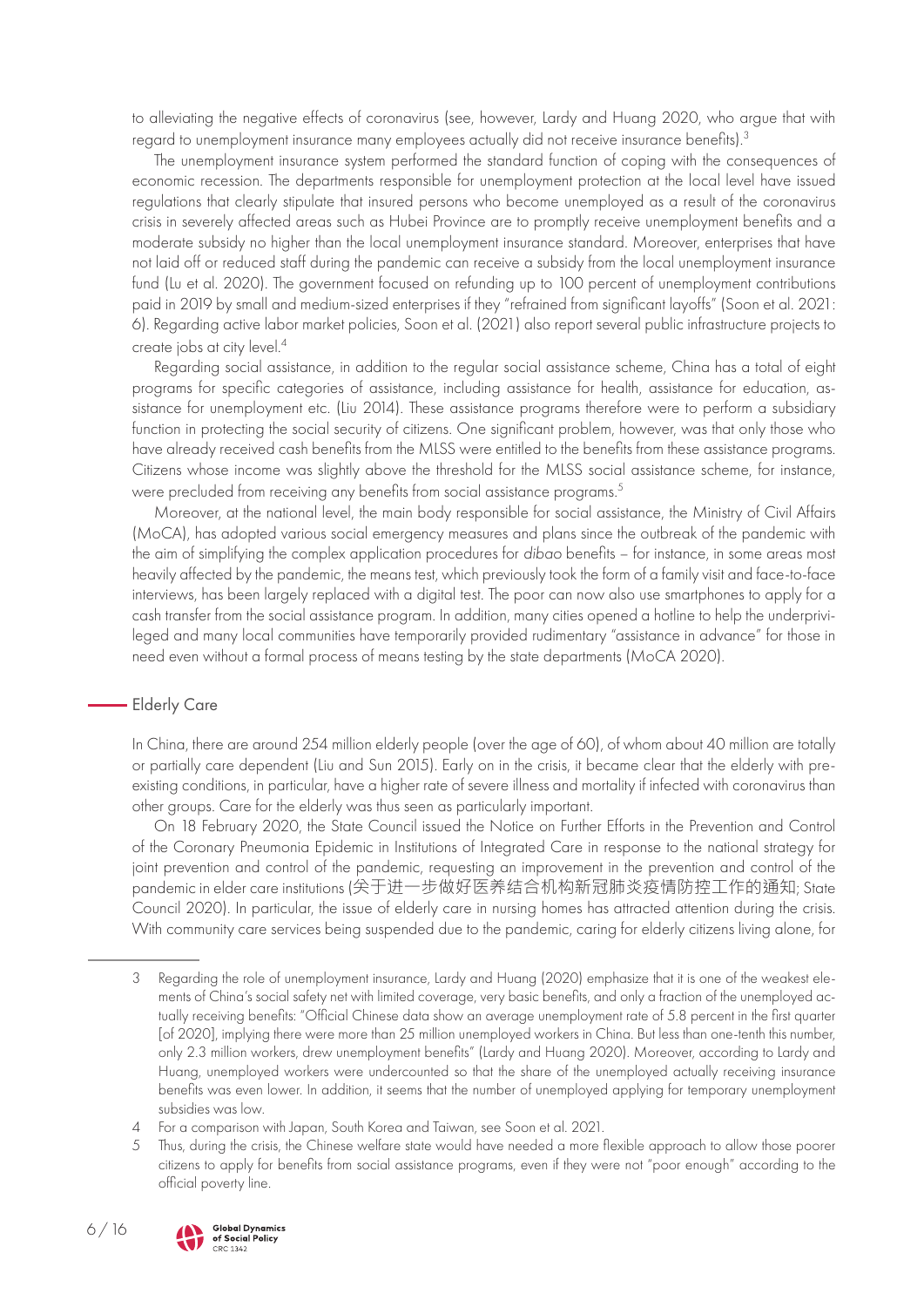<span id="page-8-0"></span>instance, presented a significant challenge. In response to this situation, various local governments across China (e.g. Hubei Province) have coordinated actors and allocated resources from families, communities, and social organizations, providing online and offline protection services, and implementing community elder care information sharing initiatives. The Chinese government also assigned social organizations and professionals with the task of conducting extensive family-oriented nursing activities and nursing skills training.

#### Policies to Reduce Social Insurance Contributions for Enterprises

Since the impact of the Covid-19 pandemic on employment has been more serious and complicated than that of the SARS crisis in 2003, helping individual enterprises to overcome difficulties was seen as pivotal to stabilizing employment and the economy. Thus, governmental departments have formulated various policies for different regions and different types of enterprises to reduce social insurance contributions – policies that in the West would rather fall under the category of economic bailout, not labor market policy. For example, in Hubei Province, where the pandemic has been most severe, the government has exempted certain employers (except for those in the public sector) from paying social insurance contributions for a maximum of five months. For other regions, the social insurance contributions of large enterprises were halved for a period of no more than three months, and for a maximum of five months for small and medium-sized enterprises (Lu et al. 2020). Finally, enterprises experiencing difficulties with production and operations could apply for deferred payment of social insurance contributions for up to six months. The above contributions refer to the share paid by the employer; payments by individual employees still had to be made on time.

#### **C**ONCLUSION

The Covid-19 pandemic has without a doubt seriously challenged social stability and cohesion in China. In terms of the social policy-related responses to this crisis, the basic social safety net, which had been significantly expanded over the last two decades, played a crucial role in alleviating the disastrous effects of the coronavirus pandemic, providing cash benefits (such as MLSS allowances) and benefits-in-kind for vulnerable people (including medical tests, diagnosis, treatment, and other social services for the elderly). In addition, reduced social insurance contributions for enterprises helped many (though not all) to survive. Implementation problems did emerge though, as indicated by the low number of unemployed actually receiving insurance benefits. Still, for many other Chinese citizens existing welfare institutions have in fact acted as a functional and institutional "stabilizer" during the Covid-19 and post-Covid-19 period. This, then, resembles other productivist welfare regimes in East Asia, which have been described as "crisis managers" to ensure social and economic stability in the face of the pandemic (Soon et al. 2021: 11).

#### **REFERENCES**

- Chinese Central Government's Official Web (2020). Premier Li Keqiang chaired the State Council Executive Meeting identified the fiscal fund's increase to benefit enterprises and residents through direct special transfer mechanism. Available under: [http://www.gov.cn/xinwen/2020-06/09/content\\_5518245.htm](http://www.gov.cn/xinwen/2020-06/09/content_5518245.htm)
- Holbig, Heike (2020). Vom Krisenherd zum Krisenheld: Chinas Umgang mit COVID-19, GIGA Focus, 4/20. Hamburg: German Institute for Global and Area Studies.
- Hu, Xiaoyi (2019). History of social security development in new China (新中国社会保障发展史). Beijing: China Labor and Social Security Press.
- Huang, Yanzhong (2004). The SARS epidemic and its aftermath in China: A political perspective. In: Institute of Medicine (US) Forum on Microbial Threats; Knobler S, Mahmoud A, Lemon S, et al. (Eds.), Learning from SARS: Preparing for the Next Disease Outbreak: Workshop Summary. Washington (DC): National Academies Press (US). Available under: [https://](https://www.ncbi.nlm.nih.gov/books/NBK92479/) [www.ncbi.nlm.nih.gov/books/NBK92479/](https://www.ncbi.nlm.nih.gov/books/NBK92479/)
- ILO (2019). Global social security and economic development: Retrospect and prospect. Available under [https://www.ilo.](https://www.ilo.org/wcmsp5/groups/public/---asia/---ro-bangkok/---ilo-beijing/documents/publication/wcms_723404.pdf) [org/wcmsp5/groups/public/---asia/---ro-bangkok/---ilo-beijing/documents/publication/wcms\\_723404.pdf](https://www.ilo.org/wcmsp5/groups/public/---asia/---ro-bangkok/---ilo-beijing/documents/publication/wcms_723404.pdf) .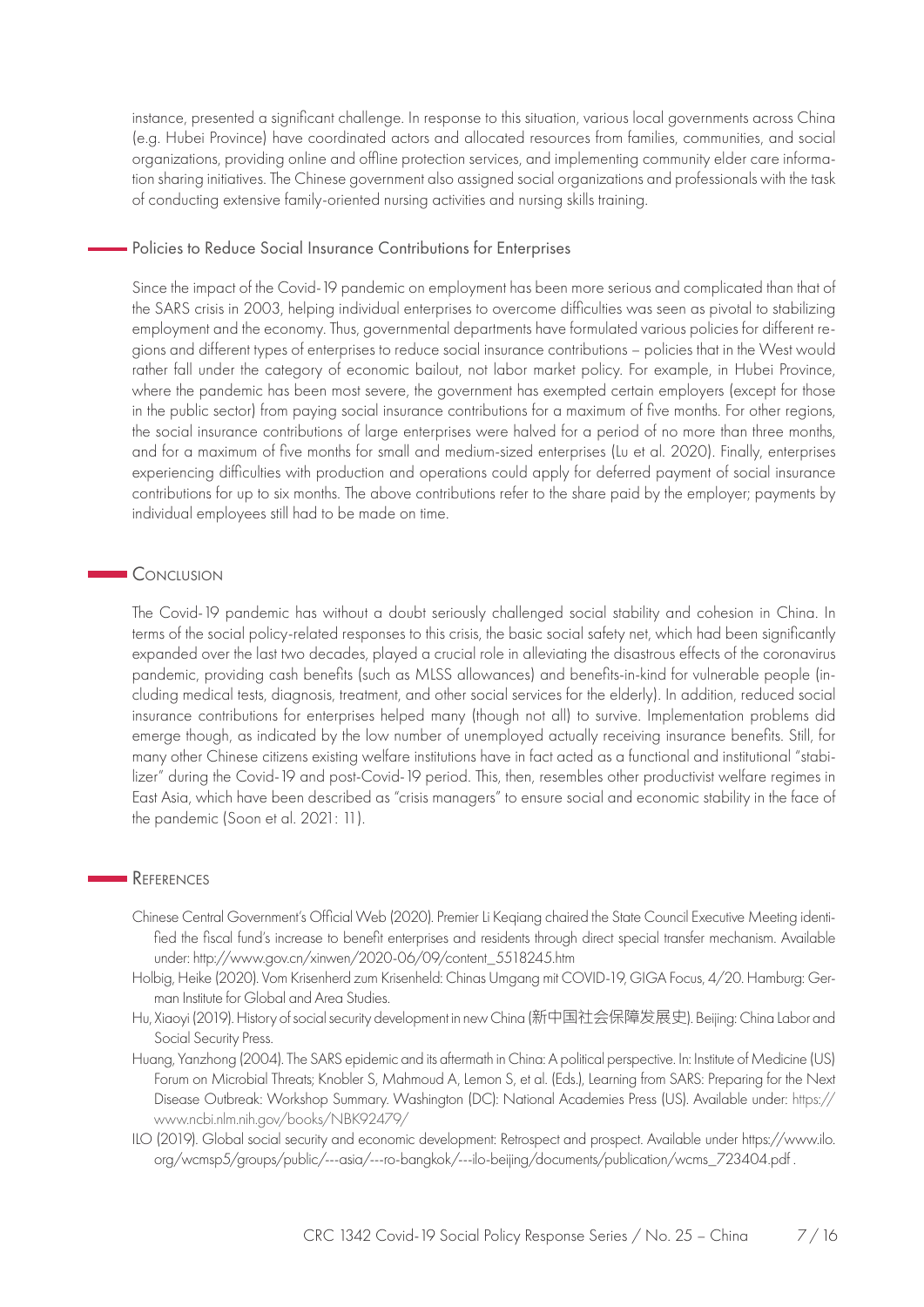- Jin, Weigang (2020). China's social security reform and development (中国社会保障改革与 展). Beijing: Social Sciences Academic Press.
- Lam, W. K., Zhong, N. S. & Tan, W. C. (2003). Overview on SARS in Asia and the world, Respirology (Carlton, Vic.), 8 Suppl (Suppl 1), pp. 2–5.
- Lardy, Nicholas R & Huang, Tianlei (2020): China's weak social safety net will dampen its economic recovery, China Economic Watch. Available under [https://www.piie.com/blogs/china-economic-watch/chinas-weak-social-safety-net](https://www.piie.com/blogs/china-economic-watch/chinas-weak-social-safety-net-will-dampen-its-economic-recovery)[will-dampen-its-economic-recovery](https://www.piie.com/blogs/china-economic-watch/chinas-weak-social-safety-net-will-dampen-its-economic-recovery)
- Liu, Tao (2014). Intellectual origins of the Chinese minimum living standard system: Applying a model of multiple knowledge diffusion. FLOOR Working Paper No. 21. Available under [http://www.floorgroup.raumplanung.tudortmund.de/FLOOR\\_](http://www.floorgroup.raumplanung.tudortmund.de/FLOOR_Working_papers/FLOOR_WP021_Liu_China_Minimum_Standard_Living_System.pdf) [Working\\_papers/FLOOR\\_WP021\\_Liu\\_China\\_Minimum\\_Standard\\_Living\\_System.pdf](http://www.floorgroup.raumplanung.tudortmund.de/FLOOR_Working_papers/FLOOR_WP021_Liu_China_Minimum_Standard_Living_System.pdf)
- Liu, Tao & Sun, Li (2015). An apocalyptic vision of ageing in China. Zeitschrift für Gerontologie und Geriatrie, 48(4), 354-364.
- Lu, Quan., Cai, Zehao., Chen, Bin & Liu, Tao (2020). Social policy responses to the covid-19 crisis in China in 2020. International Journal of Environmental Research and Public Health, 17(16), 5896.
- Mei, C. (2020). Policy style, consistency and the effectiveness of the policy mix in China's fight against Covid-19. Policy & society, 39(3), pp. 309–325.
- Ministry of Civil Affairs (MoCA) (2020). Decentralize the approval procedure for social assistance, and communities can carry out 'assistance in advance' during the epidemic. Available under [http://world.hebnews.cn/2020-03/09/](http://world.hebnews.cn/2020-03/09/content_7736625.htm) [content\\_7736625.htm](http://world.hebnews.cn/2020-03/09/content_7736625.htm).
- National Medical Insurance Administration (NMIA), Ministry of Finance (MoF) (2020). Notice on improving medical protection for pneumonia caused by the coronavirus. Available under [http://www.gov.cn/xinwen/2020-01/30/con](http://www.gov.cn/xinwen/2020-01/30/content_5473177.htm)[tent\\_5473177.htm](http://www.gov.cn/xinwen/2020-01/30/content_5473177.htm).
- National Medical Insurance Administration (NMIA) et al. (2020). Supplementary notice on making efforts in medical protection for the pneumonia caused by coronavirus infection. Available under [http://www.nhsa.gov.cn/art/2020/1/27/](http://www.nhsa.gov.cn/art/2020/1/27/art_37_2290.html) [art\\_37\\_2290.html](http://www.nhsa.gov.cn/art/2020/1/27/art_37_2290.html).
- National Health Commission website (2020). Five departments plan to further clarify the scope of use of the disease emergency aid fund. Available under [https://www.sohu.com/a/409402595\\_114988.](https://www.sohu.com/a/409402595_114988)
- Ngok, Kinglun & Chan, Chak Kwan (Eds.) (2016). China's social policy, transformation and challenges. New York: Routledge.
- Soon, Suetgiin, Chou, Chelsea C. & Shi, Shih-Jiunn (2021). Withstanding the plague: Institutional resilience of the East Asian welfare state. Social Policy & Administration. [https://doi.org/10.1111/spol.12713.](https://doi.org/10.1111/spol.12713)
- State Council (2020). Notice on further efforts in the prevention and control of the coronary pneumonia epidemic in institutions of integrated care. Available under [http://www.gov.cn/xinwen/2020-02/18/content\\_5480591.htm.](http://www.gov.cn/xinwen/2020-02/18/content_5480591.htm)
- State Council Information Office of the People's Republic of China (2020). White Paper: Fighting Covid-19 China in action. Available from [http://www.gov.cn/zhengce/2020-06/07/content\\_5517737.htm](http://www.gov.cn/zhengce/2020-06/07/content_5517737.htm)
- Tian, Dazhou (2018). China's active unemployment insurance policy (中国积极的失业保险政策). Beijing: Social Sciences Academic Press.
- ten Brink, Tobias, Müller, Armin & Liu, Tao (2020). Policy Experimentation, Top-leader Intervention, and Elite Cooperation: Causal Mechanisms in the Making of China's Social Insurance System. SOCIUM CRC 1342 Working Paper Series, University of Bremen.
- Wang, Zhikun., Lin, Mingang (2015). Social assistance in China: System operation and theoretical exploration (中国社会救 助:制度运行与理论探索). Beijing: People's Publishing House.
- Zeng, Yu (2011). Reform and development of medical insurance system (医疗保险制度的改革与发展). Beijing: China Social Publishing House.
- Zhang, Wenli et al. (2020). Quantitative texture analysis of Covid-19 prevention and control policies in China. Medicine and Society, 33(8): 54-60.
- Zheng, Gongcheng (2010). China's social security reform and development strategy ideas, goals, and action plans (中国 社会保障改革与发展战略——理念、目标与行动方案). Beijing: People's Publishing House.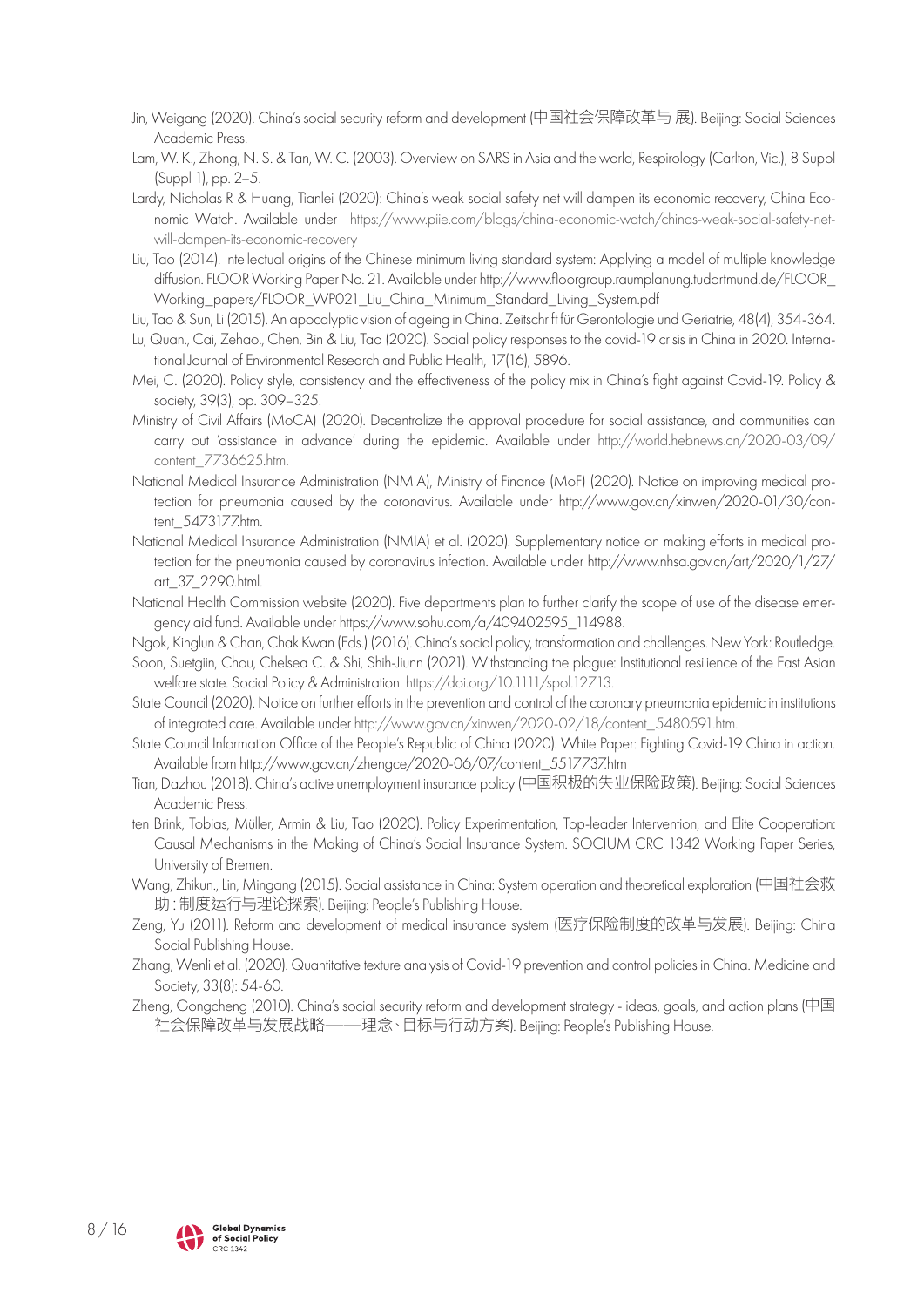#### <span id="page-10-0"></span>Appendix 1: Social Policy Developments in Response to Covid-19 by Policy Area (China, January–September 2020)

|     | Policy Area                                                                                                                                              | Pensions        | Healthcare | Long-term care<br>and disability | Labour market | Education |
|-----|----------------------------------------------------------------------------------------------------------------------------------------------------------|-----------------|------------|----------------------------------|---------------|-----------|
| (1) | Have there been any sig-<br>nificant legislative reforms<br>in the indicated policy<br>area during the indicated<br>time period?                         | Yes             | Yes        | Yes                              | Yes           | No        |
| (2) | If (1) yes, have any<br>of these reforms been<br>explicit responses to the<br>Covid-19 pandemic?                                                         | Yes             | Yes        | Yes                              | Yes           | N/A       |
| (3) | If (2) yes, has there been<br>significant regional varia-<br>tion in the implementation<br>of these reforms?                                             | Yes             | Yes        | Yes                              | Yes           | N/A       |
| (4) | Have subnational gov-<br>ernments enacted any<br>significant legislative<br>reforms in the indicated<br>policy area during the<br>indicated time period? | Yes             | Yes        | Yes                              | Yes           | N/A       |
|     | Policy Area                                                                                                                                              | Family benefits | Housing    | Social assistance                | Other*        |           |
| (1) | Have there been any sig-<br>nificant legislative reforms<br>in the indicated policy<br>area during the indicated<br>time period?                         | No              | No         | Yes                              | N/A           |           |
| (2) | If (1) yes, have any<br>of these reforms been<br>explicit responses to the<br>Covid-19 pandemic?                                                         | N/A             | N/A        | Yes                              | N/A           |           |
| (3) | If (2) yes, has there been<br>significant regional varia-<br>tion in the implementation<br>of these reforms?                                             | N/A             | N/A        | Yes                              | N/A           |           |
|     | Have subnational gov-                                                                                                                                    |                 |            |                                  |               |           |

*\** Legislative reforms in other policy areas explicitly aimed at social protection, e.g. food subsidies or tax cuts aimed at social protection.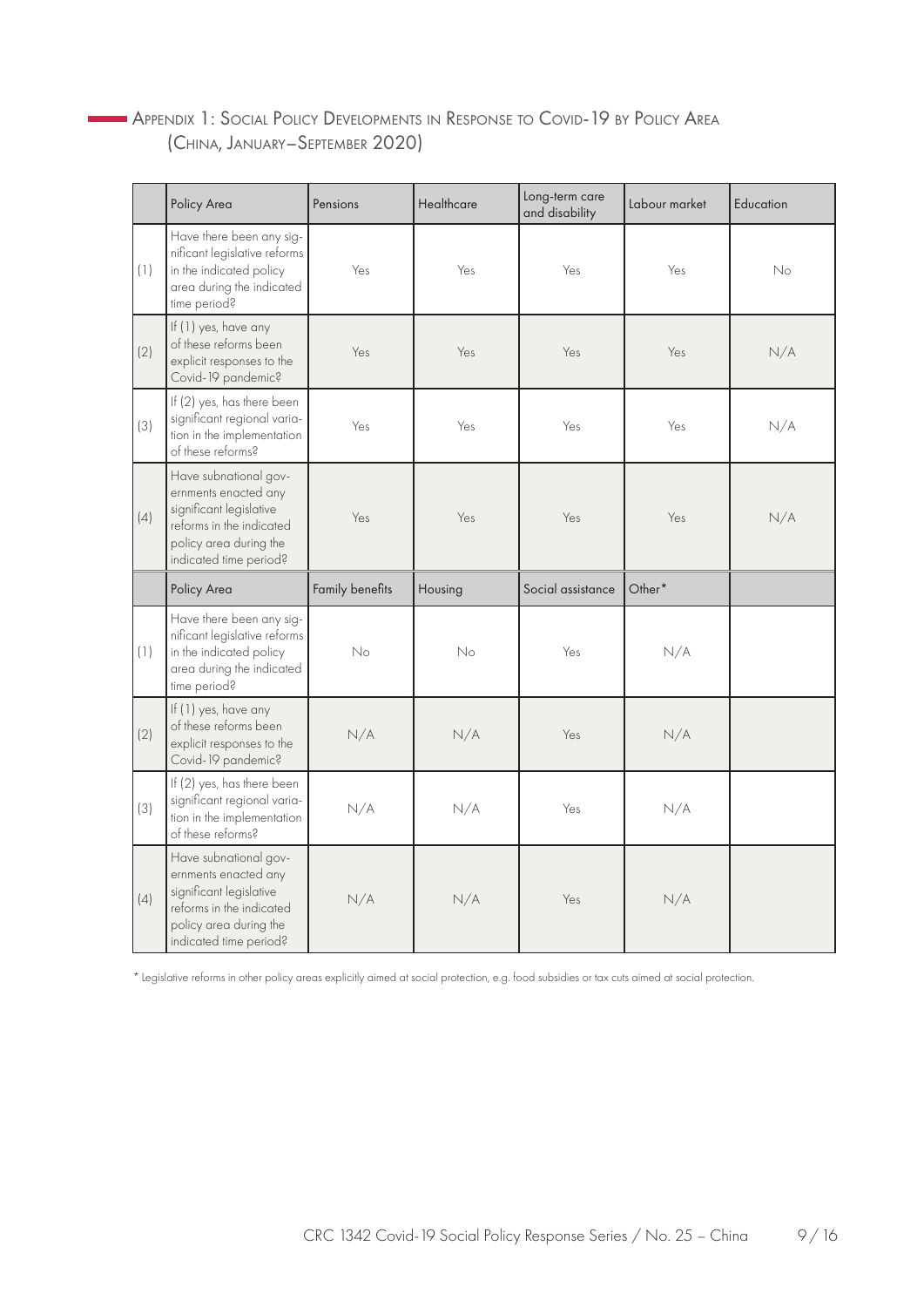#### <span id="page-11-0"></span>Appendix 2: Social Policy Legislation in Response to Covid-19 (China, January–September 2020)

Note: We focus here on key national legislative responses, mostly Notices (which are binding though not formal statutory laws; in the Chinese case, this is a very typical form of legislation) and not on the many local responses which have been introduced across China in 2020. Zhang et al. (2020) selected 140 Covid-19-related policy documents ratified by national and municipal administrations from January 20th to March 20th and identified eight key areas of policy concern through the lens of quantitative text analysis. The collected policies consist of Notices (通知, 77.14%), Announcements (公告, 7.86%), Plans (方案, 6.42%), Measures (措施, 2.86%), Guidelines (指南, 3.57%) and Opinions (意见, 2.14%).

|                        | Law 1                                                                                                                                      |                                                                                                                                                                                                                                                                                                                                                                                                                                                                                                                                                                                                                                                                                                                                                                                                                                                    |  |  |  |
|------------------------|--------------------------------------------------------------------------------------------------------------------------------------------|----------------------------------------------------------------------------------------------------------------------------------------------------------------------------------------------------------------------------------------------------------------------------------------------------------------------------------------------------------------------------------------------------------------------------------------------------------------------------------------------------------------------------------------------------------------------------------------------------------------------------------------------------------------------------------------------------------------------------------------------------------------------------------------------------------------------------------------------------|--|--|--|
| (1)                    | Number of law                                                                                                                              | No. 33 [2020] of the State Administration of Taxation                                                                                                                                                                                                                                                                                                                                                                                                                                                                                                                                                                                                                                                                                                                                                                                              |  |  |  |
| (2)                    | Name of law (original language)                                                                                                            | 税务局关于贯彻落实阶段性减免企业社会保险政策的通知                                                                                                                                                                                                                                                                                                                                                                                                                                                                                                                                                                                                                                                                                                                                                                                                                          |  |  |  |
| (3)                    | Name of law (English)                                                                                                                      | Notice by the State Administration of Taxation on Implementing the Policies for Tem-<br>porary Reduction and Exemption of Enterprises' Social Insurance Contributions                                                                                                                                                                                                                                                                                                                                                                                                                                                                                                                                                                                                                                                                              |  |  |  |
| (4)                    | Date of first parliamentary motion                                                                                                         | 20 February 2020                                                                                                                                                                                                                                                                                                                                                                                                                                                                                                                                                                                                                                                                                                                                                                                                                                   |  |  |  |
| (5)                    | Date of law's enactment                                                                                                                    | 25 February 2020                                                                                                                                                                                                                                                                                                                                                                                                                                                                                                                                                                                                                                                                                                                                                                                                                                   |  |  |  |
| (6)                    | Date of law's publication                                                                                                                  | 25 February 2020                                                                                                                                                                                                                                                                                                                                                                                                                                                                                                                                                                                                                                                                                                                                                                                                                                   |  |  |  |
| (7)                    | Is the Covid-19 pandemic explicitly men-<br>tioned as a motivation in the law or any<br>accompanying text?                                 | Yes                                                                                                                                                                                                                                                                                                                                                                                                                                                                                                                                                                                                                                                                                                                                                                                                                                                |  |  |  |
| (8)                    | Was the Covid-19 pandemic a motivation<br>for the initial parliamentary motion for this<br>law <sub>S</sub>                                | Yes                                                                                                                                                                                                                                                                                                                                                                                                                                                                                                                                                                                                                                                                                                                                                                                                                                                |  |  |  |
| $\left( \circ \right)$ | Was the Covid-19 pandemic a motivation<br>for a significant revision of the legislative<br>project after the initial parliamentary motion? | Yes                                                                                                                                                                                                                                                                                                                                                                                                                                                                                                                                                                                                                                                                                                                                                                                                                                                |  |  |  |
| (10)                   | Note on (7)-(9)                                                                                                                            | This Notice aims to extend the temporary reduction, deferral and exemption of<br>enterprises' social insurance contributions from February to June, and to promote<br>a national online service platform for social insurance, which reduces physical<br>contact. This notice reinforces two regulations issued by the State Council, the<br>Ministry of Human Resources and Social Security, the Ministry of Finance, the<br>State Taxation Administration and National Healthcare Security Commission.<br>In June 2020, the Notice of Extending the Implementation Period of the Policies<br>Regarding the Temporary Reduction and Exemption of Enterprises' Social Insur-<br>ance Contributions and Other Issues, prolonged relief for pension, unemployment<br>insurance and occupational accident insurance contributions to the end of 2020. |  |  |  |
| (11)                   | Was this law a legislative package that<br>contained multiple social reform compo-<br>nents?                                               | Yes                                                                                                                                                                                                                                                                                                                                                                                                                                                                                                                                                                                                                                                                                                                                                                                                                                                |  |  |  |
| (12)                   | If (11) yes, how many distinct social reform<br>components did it contain?                                                                 | Three                                                                                                                                                                                                                                                                                                                                                                                                                                                                                                                                                                                                                                                                                                                                                                                                                                              |  |  |  |
|                        | Law 1: Component 1                                                                                                                         |                                                                                                                                                                                                                                                                                                                                                                                                                                                                                                                                                                                                                                                                                                                                                                                                                                                    |  |  |  |
| (13)                   | Policy Area                                                                                                                                | Pensions                                                                                                                                                                                                                                                                                                                                                                                                                                                                                                                                                                                                                                                                                                                                                                                                                                           |  |  |  |
| (14)                   | Brief description of reform component                                                                                                      | Enterprises' contributions for pensions were reduced or cancelled. The specific<br>duration and measures depend on the enterprise and its region. For example,<br>only Hubei Province cancelled all employers' social insurance contributions for<br>pensions, unemployment, and occupational accident between February and<br>June. For other provinces and cities, it was still compulsory for large enterprises<br>to pay the contributions, although three months' payments could be halved. In<br>addition, subnational governments also enacted special local policies, such as<br>adjusting employer contribution rates and deferring payment.                                                                                                                                                                                              |  |  |  |



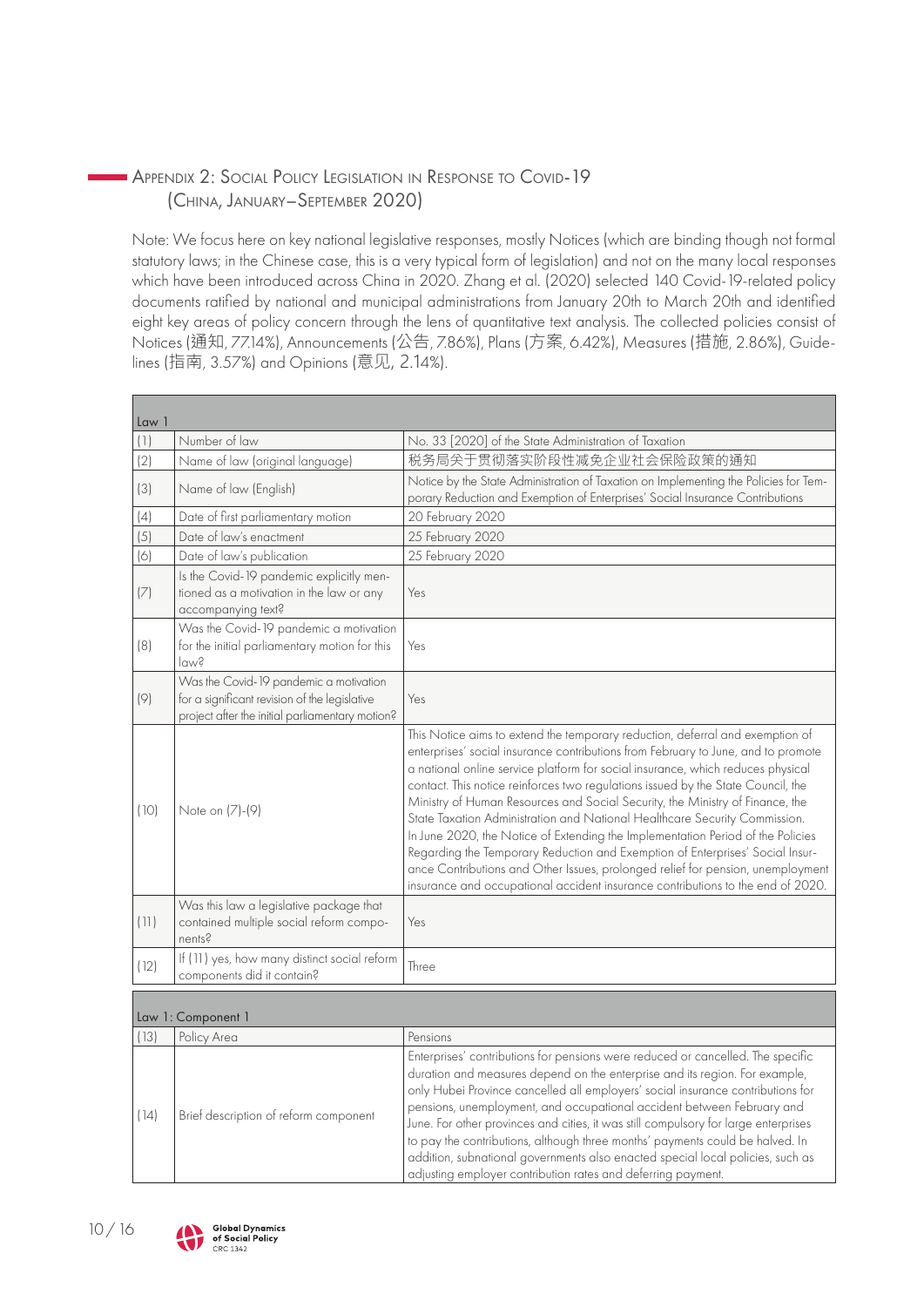|              | Law 1: Component 1                                                                                      |                                                                                                                                                                                                                                                                                                                                                                                                                                                                                                                                                                                                                                                                    |
|--------------|---------------------------------------------------------------------------------------------------------|--------------------------------------------------------------------------------------------------------------------------------------------------------------------------------------------------------------------------------------------------------------------------------------------------------------------------------------------------------------------------------------------------------------------------------------------------------------------------------------------------------------------------------------------------------------------------------------------------------------------------------------------------------------------|
| (15)         | Change in coverage of existing benefits?                                                                | Not Applicable                                                                                                                                                                                                                                                                                                                                                                                                                                                                                                                                                                                                                                                     |
| (16)         | Duration of coverage change?                                                                            | Not Applicable                                                                                                                                                                                                                                                                                                                                                                                                                                                                                                                                                                                                                                                     |
| (17)         | If fix-term, duration in months                                                                         |                                                                                                                                                                                                                                                                                                                                                                                                                                                                                                                                                                                                                                                                    |
| (18)         | Note on (15)-(17)                                                                                       |                                                                                                                                                                                                                                                                                                                                                                                                                                                                                                                                                                                                                                                                    |
| (19)         | Change in generosity of existing benefits?                                                              | Not Applicable                                                                                                                                                                                                                                                                                                                                                                                                                                                                                                                                                                                                                                                     |
| (20)         | Duration of generosity change?                                                                          | Not Applicable                                                                                                                                                                                                                                                                                                                                                                                                                                                                                                                                                                                                                                                     |
| (21)         | If fix-term, duration in months                                                                         |                                                                                                                                                                                                                                                                                                                                                                                                                                                                                                                                                                                                                                                                    |
| (22)         | Note on (19)-(21)                                                                                       |                                                                                                                                                                                                                                                                                                                                                                                                                                                                                                                                                                                                                                                                    |
| (23)         | Introduction of new benefits?                                                                           | Yes                                                                                                                                                                                                                                                                                                                                                                                                                                                                                                                                                                                                                                                                |
| (24)         | Duration of new benefits?                                                                               | Fix-term                                                                                                                                                                                                                                                                                                                                                                                                                                                                                                                                                                                                                                                           |
| (25)         | If fix-term, duration in months                                                                         | $\overline{\phantom{a}}$                                                                                                                                                                                                                                                                                                                                                                                                                                                                                                                                                                                                                                           |
| (26)         | Note on (23)-(25)                                                                                       | In June, the Notice of Extending the Implementation Period of the Policies Re-<br>garding the Temporary Reduction and Exemption of Enterprises' Social Insurance<br>Contributions and Other Issues prolonged the flexible relief to the end of 2020.                                                                                                                                                                                                                                                                                                                                                                                                               |
| (27)         | Cuts of existing benefits?                                                                              | Not Applicable                                                                                                                                                                                                                                                                                                                                                                                                                                                                                                                                                                                                                                                     |
| (28)         | Note on (27)                                                                                            |                                                                                                                                                                                                                                                                                                                                                                                                                                                                                                                                                                                                                                                                    |
| (29)         | Estimated cost of reform in 2020<br>(national currency)                                                 | From February to June, the government reduced and cancelled enterprises' social<br>insurance contributions for pensions, unemployment and occupational accident to<br>the sum of CNY 576.9 billion, and deferred CNY 43.1 billion. The estimated cost                                                                                                                                                                                                                                                                                                                                                                                                              |
|              |                                                                                                         | of the reduced and cancelled contributions will reach CNY 1.6 trillion. <sup>6</sup>                                                                                                                                                                                                                                                                                                                                                                                                                                                                                                                                                                               |
| (30)         | Estimated cost of reform in 2021<br>(national currency)                                                 |                                                                                                                                                                                                                                                                                                                                                                                                                                                                                                                                                                                                                                                                    |
| (31)         | National Currency Code (ISO 4217)                                                                       | <b>CNY 156</b>                                                                                                                                                                                                                                                                                                                                                                                                                                                                                                                                                                                                                                                     |
|              | Source of cost estimation                                                                               |                                                                                                                                                                                                                                                                                                                                                                                                                                                                                                                                                                                                                                                                    |
| (32)         |                                                                                                         | News report                                                                                                                                                                                                                                                                                                                                                                                                                                                                                                                                                                                                                                                        |
| (33)         | Note (29)-(31)                                                                                          |                                                                                                                                                                                                                                                                                                                                                                                                                                                                                                                                                                                                                                                                    |
| (34)         | If the implementation of the reform should<br>already have started, has the reform been<br>implemented? | to a large degree                                                                                                                                                                                                                                                                                                                                                                                                                                                                                                                                                                                                                                                  |
|              |                                                                                                         |                                                                                                                                                                                                                                                                                                                                                                                                                                                                                                                                                                                                                                                                    |
|              | Law 1: Component 2                                                                                      |                                                                                                                                                                                                                                                                                                                                                                                                                                                                                                                                                                                                                                                                    |
| (13)         | Policy Area                                                                                             | Labor market                                                                                                                                                                                                                                                                                                                                                                                                                                                                                                                                                                                                                                                       |
| (14)         | Brief description of reform component                                                                   | Enterprises' contributions for unemployment and occupational accident insurance<br>are reduced or cancelled. The specific duration and measures depend on the<br>enterprise and its province. For example, only Hubei Province cancelled all em-<br>ployers' social insurance contributions for pensions, unemployment, and occupa-<br>tional accident between February and June. For other provinces and cities, large<br>enterprises still had to pay the contributions, although three months' payments can<br>be halved. In addition, subnational governments enacted local policies, such as<br>adjusting employer contribution rates and deferring payments. |
| (15)         | Change in coverage of existing benefits?                                                                | Not Applicable                                                                                                                                                                                                                                                                                                                                                                                                                                                                                                                                                                                                                                                     |
| (16)         | Duration of coverage change?                                                                            | Not Applicable                                                                                                                                                                                                                                                                                                                                                                                                                                                                                                                                                                                                                                                     |
| (17)         | If fix-term, duration in months                                                                         |                                                                                                                                                                                                                                                                                                                                                                                                                                                                                                                                                                                                                                                                    |
| (18)         | Note on (15)-(17)                                                                                       |                                                                                                                                                                                                                                                                                                                                                                                                                                                                                                                                                                                                                                                                    |
| (19)         | Change in generosity of existing benefits?                                                              | Not Applicable                                                                                                                                                                                                                                                                                                                                                                                                                                                                                                                                                                                                                                                     |
| (20)         | Duration of generosity change?                                                                          | Not Applicable                                                                                                                                                                                                                                                                                                                                                                                                                                                                                                                                                                                                                                                     |
| (21)         | If fix-term, duration in months                                                                         |                                                                                                                                                                                                                                                                                                                                                                                                                                                                                                                                                                                                                                                                    |
| (22)         | Note on (19)-(21)                                                                                       |                                                                                                                                                                                                                                                                                                                                                                                                                                                                                                                                                                                                                                                                    |
| (23)         | Introduction of new benefits?                                                                           | Yes                                                                                                                                                                                                                                                                                                                                                                                                                                                                                                                                                                                                                                                                |
| (24)<br>(25) | Duration of new benefits?<br>If fix-term, duration in months                                            | Fix-term<br>$\left  \ \right $                                                                                                                                                                                                                                                                                                                                                                                                                                                                                                                                                                                                                                     |

<sup>6</sup> <http://www.scio.gov.cn/xwfbh/gbwxwfbh/xwfbh/rlzyhshbzb/Document/1684184/1684184.htm>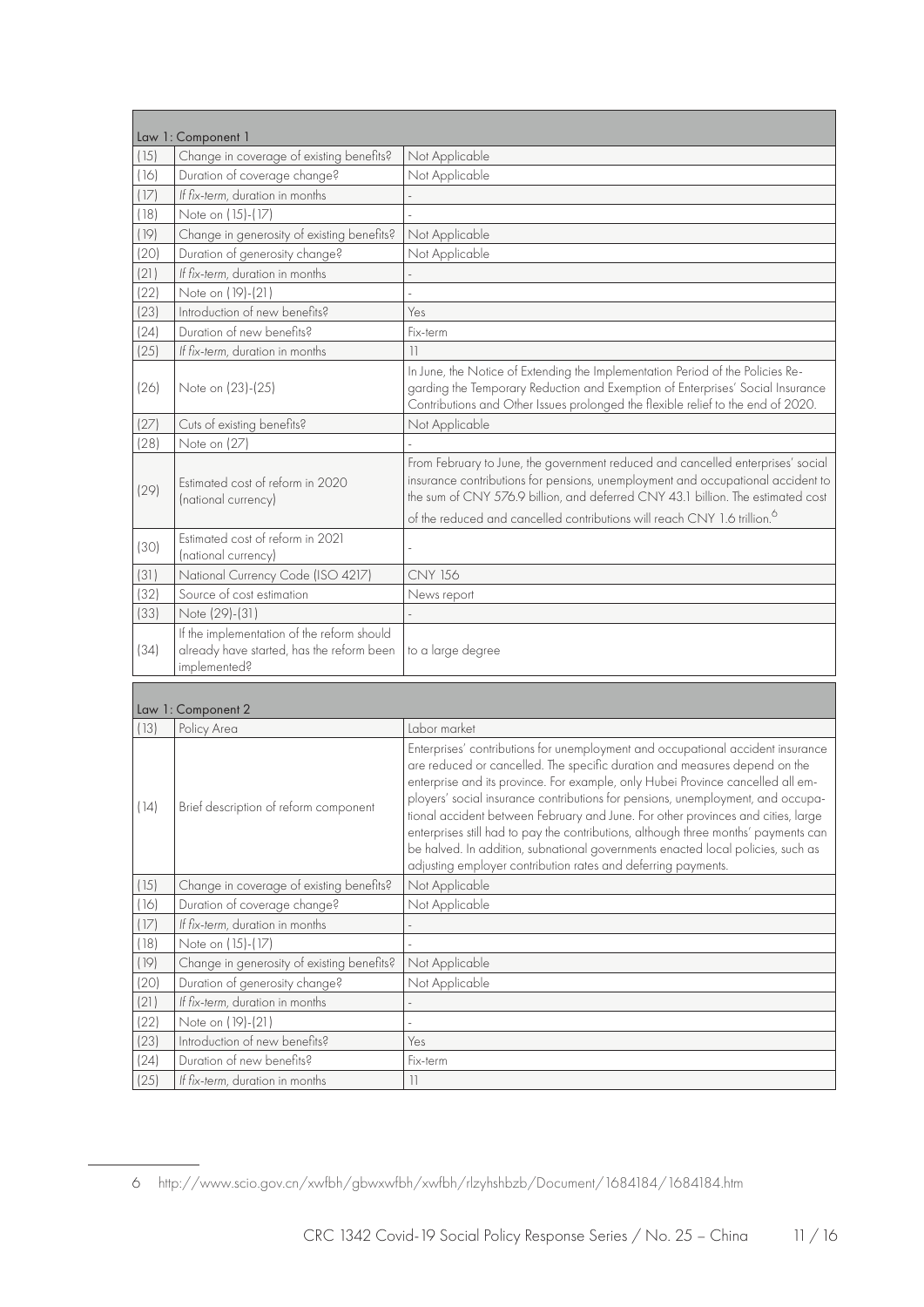|      | Law 1: Component 2                                                                                      |                                                                                                                                                                                                                                                                                                                                              |
|------|---------------------------------------------------------------------------------------------------------|----------------------------------------------------------------------------------------------------------------------------------------------------------------------------------------------------------------------------------------------------------------------------------------------------------------------------------------------|
| (26) | Note on (23)-(25)                                                                                       | In June, the Notice of Extending the Implementation Period of the Policies Regard-<br>ing the Temporary Reduction and Exemption of Enterprises' Social Insurance Con-<br>tributions and Other Issues prolonged the flexible relief to the end of 2020. So,<br>the duration lasts from the beginning of February to the end of December 2020. |
| (27) | Cuts of existing benefits?                                                                              | Not Applicable                                                                                                                                                                                                                                                                                                                               |
| (28) | Note on (27)                                                                                            |                                                                                                                                                                                                                                                                                                                                              |
| (29) | Estimated cost of reform in 2020<br>(national currency)                                                 | From February to June, the government reduced and cancelled enterprises' social<br>insurance contributions for pensions, unemployment and occupational accident<br>to the sum of CNY 576.9 billion, and deferred CNY 43.1 billion. The estimated<br>amount of the reduced and exempted contributions will reach CNY 1.6 trillion.            |
| (30) | Estimated cost of reform in 2021<br>(national currency)                                                 |                                                                                                                                                                                                                                                                                                                                              |
| (31) | National Currency Code (ISO 4217)                                                                       |                                                                                                                                                                                                                                                                                                                                              |
| (32) | Source of cost estimation                                                                               | News report                                                                                                                                                                                                                                                                                                                                  |
| (33) | Note (29)-(31)                                                                                          |                                                                                                                                                                                                                                                                                                                                              |
| (34) | If the implementation of the reform should<br>already have started, has the reform been<br>implemented? | to a large degree                                                                                                                                                                                                                                                                                                                            |
|      | Law 1: Component 3                                                                                      |                                                                                                                                                                                                                                                                                                                                              |
| (13) | Policy Area                                                                                             | Healthcare                                                                                                                                                                                                                                                                                                                                   |
| (14) | Brief description of reform component                                                                   | Enterprises' contributions for social health insurance are reduced or deferred. The<br>duration and measures depend on the social pooling fund's balances and on<br>local decisions.                                                                                                                                                         |
| (15) | Change in coverage of existing benefits?                                                                | Not Applicable                                                                                                                                                                                                                                                                                                                               |
| (16) | Duration of coverage change?                                                                            | Not Applicable                                                                                                                                                                                                                                                                                                                               |
| (17) | If fix-term, duration in months                                                                         |                                                                                                                                                                                                                                                                                                                                              |
| (18) | Note on (15)-(17)                                                                                       |                                                                                                                                                                                                                                                                                                                                              |
| (19) | Change in generosity of existing benefits?                                                              | Not Applicable                                                                                                                                                                                                                                                                                                                               |
| (20) | Duration of generosity change?                                                                          | Not Applicable                                                                                                                                                                                                                                                                                                                               |
| (21) | If fix-term, duration in months                                                                         |                                                                                                                                                                                                                                                                                                                                              |
| (22) | Note on (19)-(21)                                                                                       |                                                                                                                                                                                                                                                                                                                                              |
| (23) | Introduction of new benefits?                                                                           | Yes                                                                                                                                                                                                                                                                                                                                          |
| (24) | Duration of new benefits?                                                                               | Fix-term                                                                                                                                                                                                                                                                                                                                     |
| (25) | If fix-term, duration in months                                                                         | 5                                                                                                                                                                                                                                                                                                                                            |
| (26) | Note on (23)-(25)                                                                                       | From February to June                                                                                                                                                                                                                                                                                                                        |
| (27) | Cuts of existing benefits?                                                                              | Not Applicable                                                                                                                                                                                                                                                                                                                               |
| (28) | Note on (27)                                                                                            |                                                                                                                                                                                                                                                                                                                                              |
| (29) | Estimated cost of reform in 2020<br>(national currency)                                                 | The estimated amount of reduced contributions is around CNY 165 billion. <sup>8</sup>                                                                                                                                                                                                                                                        |
| (30) | Estimated cost of reform in 2021<br>(national currency)                                                 |                                                                                                                                                                                                                                                                                                                                              |
| (31) | National Currency Code (ISO 4217)                                                                       | <b>CNY 156</b>                                                                                                                                                                                                                                                                                                                               |
| (32) | Source of cost estimation                                                                               | News report                                                                                                                                                                                                                                                                                                                                  |
| (33) | Note (29)-(31)                                                                                          |                                                                                                                                                                                                                                                                                                                                              |
| (34) | If the implementation of the reform should<br>already have started, has the reform been<br>implemented? | to a large degree                                                                                                                                                                                                                                                                                                                            |

<sup>8</sup> [http://www.gov.cn/xinwen/2021-01/14/content\\_5579761.htm](http://www.gov.cn/xinwen/2021-01/14/content_5579761.htm)



<sup>7</sup> <http://www.scio.gov.cn/xwfbh/gbwxwfbh/xwfbh/rlzyhshbzb/Document/1684184/1684184.htm>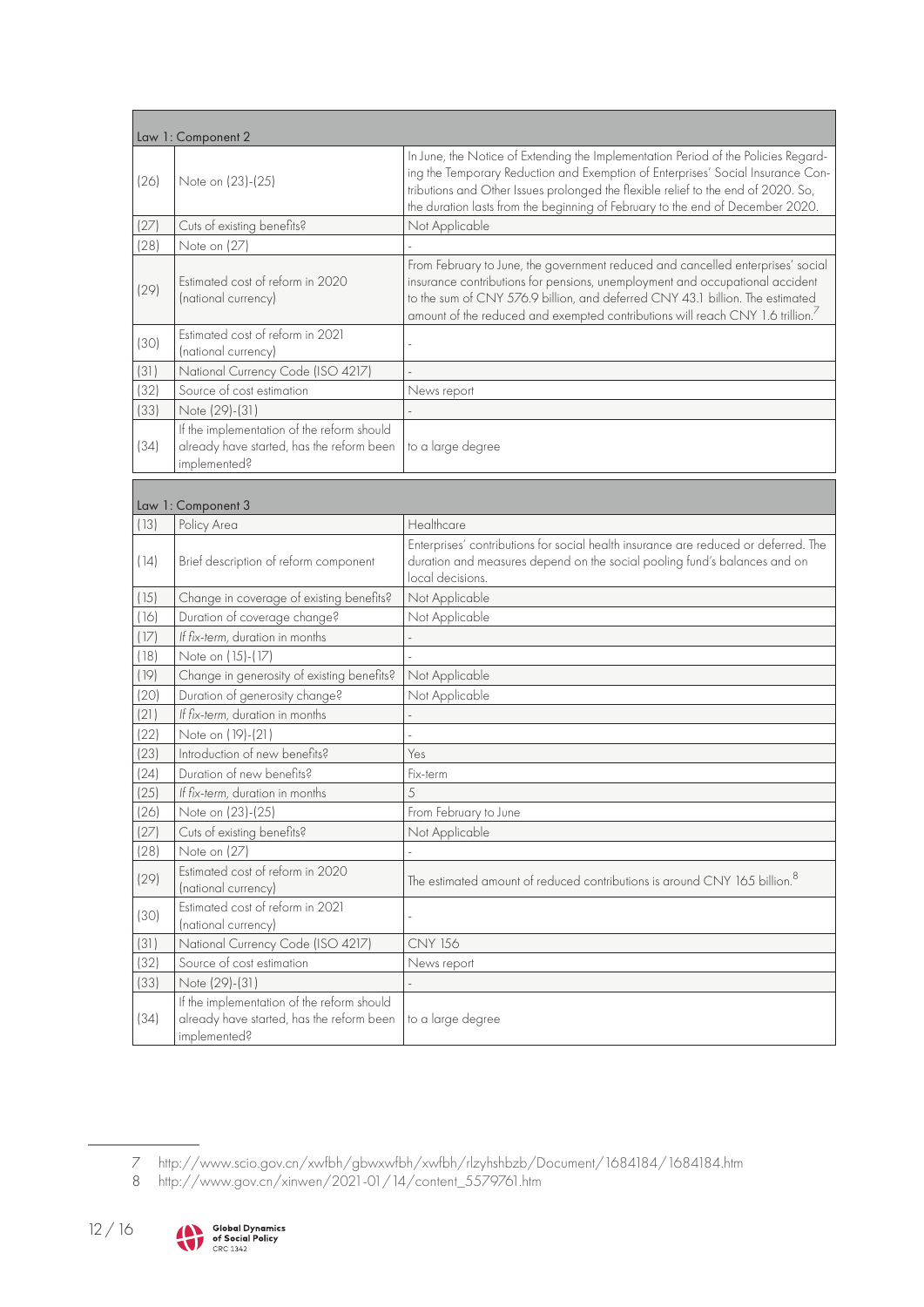| Law 2 |                                                                                                                                                 |                                                                                                                                                                                                                                                                                                                                                                                                                            |  |
|-------|-------------------------------------------------------------------------------------------------------------------------------------------------|----------------------------------------------------------------------------------------------------------------------------------------------------------------------------------------------------------------------------------------------------------------------------------------------------------------------------------------------------------------------------------------------------------------------------|--|
| (1)   | Number of law                                                                                                                                   | No. 40 [2020] of the Ministry of Human Resources and Social Security                                                                                                                                                                                                                                                                                                                                                       |  |
| (2)   | Name of law (original language)                                                                                                                 | 人力资源社会保障部 财政部 关于扩大失业保险范围的通知                                                                                                                                                                                                                                                                                                                                                                                                |  |
| (3)   | Name of law (English)                                                                                                                           | Notice by the Ministry of Human Resources and Social Security and the Ministry<br>of Finance of Expanding the Coverage of Unemployment Insurance                                                                                                                                                                                                                                                                           |  |
| (4)   | Date of first parliamentary motion                                                                                                              | 29 May 2020                                                                                                                                                                                                                                                                                                                                                                                                                |  |
| (5)   | Date of law's enactment                                                                                                                         | 29 May 2020                                                                                                                                                                                                                                                                                                                                                                                                                |  |
| (6)   | Date of law's publication                                                                                                                       | 29 May 2020                                                                                                                                                                                                                                                                                                                                                                                                                |  |
| (7)   | Is the Covid-19 pandemic explicitly men-<br>tioned as a motivation in the law or any<br>accompanying text?                                      | Yes                                                                                                                                                                                                                                                                                                                                                                                                                        |  |
| (8)   | Was the Covid-19 pandemic a motivation<br>for the initial parliamentary motion for this<br>law?                                                 | Yes                                                                                                                                                                                                                                                                                                                                                                                                                        |  |
| (9)   | Was the Covid-19 pandemic a motivation<br>for a significant revision of the legislative<br>project after the initial parliamentary mo-<br>tion? | Not Applicable                                                                                                                                                                                                                                                                                                                                                                                                             |  |
| (10)  | Note on (7)-(9)                                                                                                                                 | This Notice aims at ensuring the basic living standards of unemployed persons.<br>Furthermore, unemployment benefit was extended to people who were unem-<br>ployed but not entitled or eligible to receive unemployment benefits. Since rural<br>migrant workers are located in an inferior position in the unemployment protection<br>system, this notice contains dual benefit regulations for rural and urban workers. |  |
| (11)  | Was this law a legislative package that<br>contained multiple social reform compo-<br>nents?                                                    | No                                                                                                                                                                                                                                                                                                                                                                                                                         |  |
| (12)  | If (11) yes, how many distinct social reform<br>components did it contain?                                                                      | One                                                                                                                                                                                                                                                                                                                                                                                                                        |  |
|       | Law 2: Component 1                                                                                                                              |                                                                                                                                                                                                                                                                                                                                                                                                                            |  |
| (13)  | Policy Area                                                                                                                                     | Labor market                                                                                                                                                                                                                                                                                                                                                                                                               |  |
| (14)  | Brief description of reform component                                                                                                           | This policy advances the coverage and benefit level of unemployment insurance<br>to milden the effects of the pandemic. This legislative regulation includes a new<br>temporary unemployment subsidy for insured urban and rural workers.                                                                                                                                                                                  |  |
| (15)  | Change in coverage of existing benefits?                                                                                                        | Expansion                                                                                                                                                                                                                                                                                                                                                                                                                  |  |
| (16)  | Duration of coverage change?                                                                                                                    | Yes                                                                                                                                                                                                                                                                                                                                                                                                                        |  |
| (17)  | If fix-term, duration in months                                                                                                                 | Up to 12 months                                                                                                                                                                                                                                                                                                                                                                                                            |  |
| (18)  | Note on (15)-(17)                                                                                                                               | Older unemployed workers who are less than one year away from statutory<br>retirement age in December 2019 can extend receipt of their unemployment<br>insurance benefit until statutory retirement age.                                                                                                                                                                                                                   |  |
| (19)  | Change in generosity of existing benefits?                                                                                                      | Expansion                                                                                                                                                                                                                                                                                                                                                                                                                  |  |
| (20)  | Duration of generosity change?                                                                                                                  | Fix-term                                                                                                                                                                                                                                                                                                                                                                                                                   |  |
| (21)  | If fix-term, duration in months                                                                                                                 | Three months                                                                                                                                                                                                                                                                                                                                                                                                               |  |
| (22)  | Note on (19)-(21)                                                                                                                               | The price subsidy is a temporary mechanism to improve basic living standards for<br>vulnerable groups. The unemployment benefits include the price subsidy. From<br>March to June 2020, the price subsidy standard doubled.                                                                                                                                                                                                |  |
| (23)  | Introduction of new benefits?                                                                                                                   | Yes                                                                                                                                                                                                                                                                                                                                                                                                                        |  |
| (24)  | Duration of new benefits?                                                                                                                       | Fix-term                                                                                                                                                                                                                                                                                                                                                                                                                   |  |
| (25)  | If fix-term, duration in months                                                                                                                 | Up to six months                                                                                                                                                                                                                                                                                                                                                                                                           |  |
|       |                                                                                                                                                 | From March to December 2020, temporary unemployment subsidy is available<br>for unemployed persons who enrolled in unemployment insurance but failed<br>to claim the benefits. Targeted unemployed persons can be divided into urban<br>employees and rural migrant workers. Urban employees can apply for the tem-                                                                                                        |  |
| (26)  | Note on (23)-(25)                                                                                                                               | porary unemployment subsidy for six months, and the subsidy standard is not                                                                                                                                                                                                                                                                                                                                                |  |

subsidy references the local minimum living standard.

allowed to exceed 80% of the local unemployment insurance benefits. Rural migrant workers who have paid employment contributions for less than one year can receive the provisional subsistence subsidy for up to three months, and this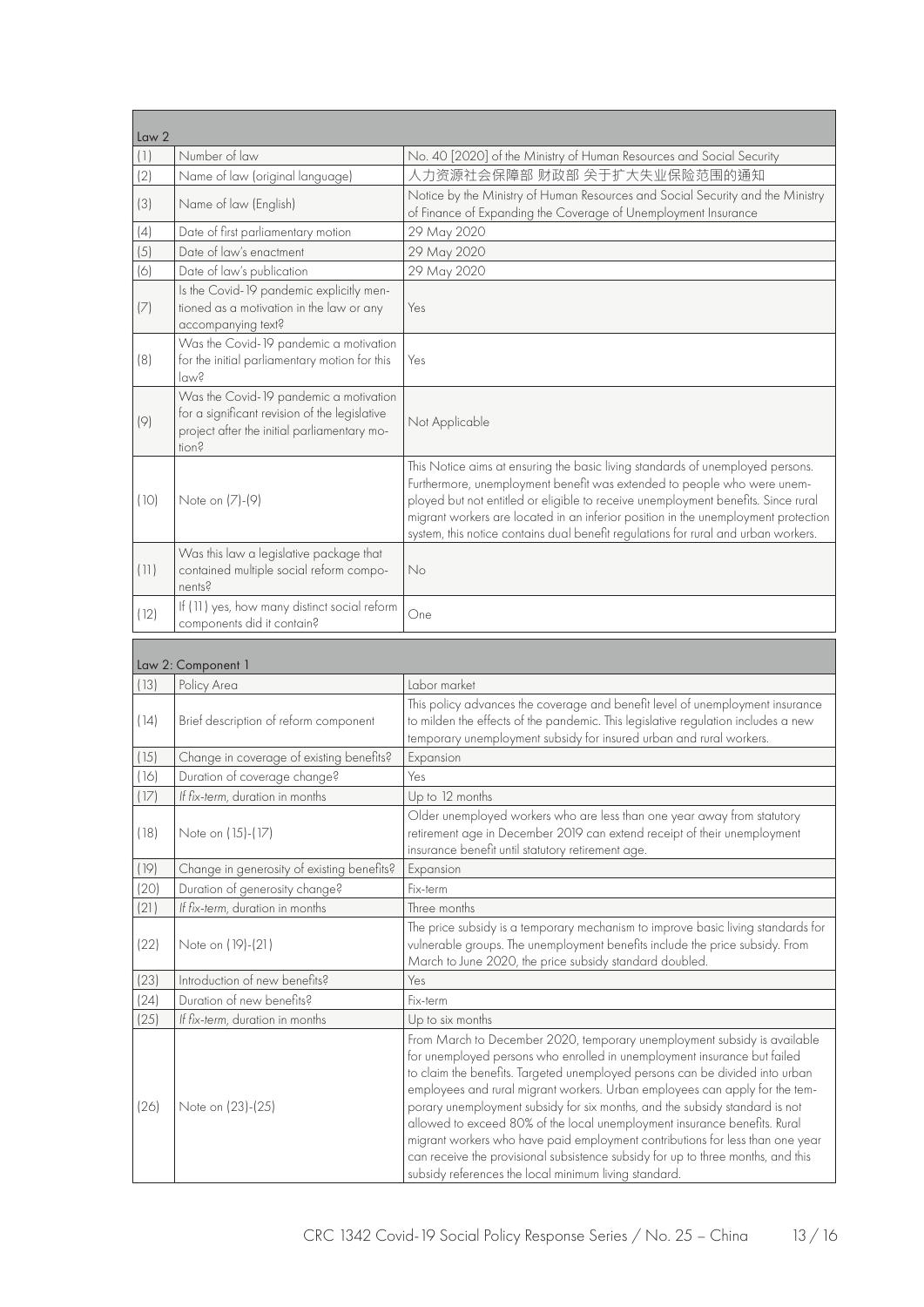| Law 2: Component 1 |                                                                                                                             |                                         |
|--------------------|-----------------------------------------------------------------------------------------------------------------------------|-----------------------------------------|
| (27)               | Cuts of existing benefits?                                                                                                  | No                                      |
| (28)               | Note on (27)                                                                                                                | ٠                                       |
| (29)               | Estimated cost of reform in 2020<br>(national currency)                                                                     | More than CNY 25.4 billion <sup>9</sup> |
| (30)               | Estimated cost of reform in 2021<br>(national currency)                                                                     | ٠                                       |
| (31)               | National Currency Code (ISO 4217)                                                                                           | <b>CNY 156</b>                          |
| (32)               | Source of cost estimation                                                                                                   | News report                             |
| (33)               | Note (29)-(31)                                                                                                              |                                         |
| (34)               | If the implementation of the reform should<br>already have started, has the reform been   to a large degree<br>implemented? |                                         |

| Law <sub>3</sub> |                                                                                                                                                 |                                                                                                                                                                                                                                                                                                                                                                                                                                                                                                                                                                                                                                                                                                                                                                                                                                                                                                                                                            |  |
|------------------|-------------------------------------------------------------------------------------------------------------------------------------------------|------------------------------------------------------------------------------------------------------------------------------------------------------------------------------------------------------------------------------------------------------------------------------------------------------------------------------------------------------------------------------------------------------------------------------------------------------------------------------------------------------------------------------------------------------------------------------------------------------------------------------------------------------------------------------------------------------------------------------------------------------------------------------------------------------------------------------------------------------------------------------------------------------------------------------------------------------------|--|
| (1)              | Number of law                                                                                                                                   | No. 25 [2020] of the General Office of the State Council                                                                                                                                                                                                                                                                                                                                                                                                                                                                                                                                                                                                                                                                                                                                                                                                                                                                                                   |  |
| (2)              | Name of law (original language)                                                                                                                 | 中共中央办公厅 国务院办公厅印发 《关于改革完善社会救助制度的<br>意见》                                                                                                                                                                                                                                                                                                                                                                                                                                                                                                                                                                                                                                                                                                                                                                                                                                                                                                                     |  |
| (3)              | Name of law (English)                                                                                                                           | Opinion by the General Office of the Central Committee of the Communist Party<br>of China and the General Office of State Council on Reforming and Improving<br>the Social Assistance System                                                                                                                                                                                                                                                                                                                                                                                                                                                                                                                                                                                                                                                                                                                                                               |  |
| (4)              | Date of first parliamentary motion                                                                                                              | 29 April 2020                                                                                                                                                                                                                                                                                                                                                                                                                                                                                                                                                                                                                                                                                                                                                                                                                                                                                                                                              |  |
| (5)              | Date of law's enactment                                                                                                                         | 25 August 2020                                                                                                                                                                                                                                                                                                                                                                                                                                                                                                                                                                                                                                                                                                                                                                                                                                                                                                                                             |  |
| (6)              | Date of law's publication                                                                                                                       | 25 August 2020                                                                                                                                                                                                                                                                                                                                                                                                                                                                                                                                                                                                                                                                                                                                                                                                                                                                                                                                             |  |
| (7)              | Is the Covid-19 pandemic explicitly men-<br>tioned as a motivation in the law or any<br>accompanying text?                                      | No                                                                                                                                                                                                                                                                                                                                                                                                                                                                                                                                                                                                                                                                                                                                                                                                                                                                                                                                                         |  |
| (8)              | Was the Covid-19 pandemic a motivation<br>for the initial parliamentary motion for this<br>$\sim$ 8                                             | Yes                                                                                                                                                                                                                                                                                                                                                                                                                                                                                                                                                                                                                                                                                                                                                                                                                                                                                                                                                        |  |
| (9)              | Was the Covid-19 pandemic a motivation<br>for a significant revision of the legislative<br>project after the initial parliamentary mo-<br>Snoit | Yes                                                                                                                                                                                                                                                                                                                                                                                                                                                                                                                                                                                                                                                                                                                                                                                                                                                                                                                                                        |  |
| (10)             | Note on (7)-(9)                                                                                                                                 | This opinion is embedded in the 13th Standing Committee of the National Peo-<br>ple Congress's legislative plan. During the first wave of the Covid-19 pandemic,<br>the government issued several acts to safeguard the livelihood of the vulnerable<br>population, such as the Notice on Improving Medical Protection for Pneumonia<br>Caused by the Coronavirus and the Supplementary Notice on Making Efforts<br>in Medical Protection for the Pneumonia Caused by Coronavirus Infection. The<br>public health crisis exposed social security gaps, so the committee proposed a<br>legislative plan for strengthening public health security, which set the agenda for<br>a new social assistance law that was proposed on 29 April 2020. <sup>10</sup> This opinion<br>intends to improve social assistance service and prepare a first draft of the social<br>assistance law, upon which the state council solicited comments on 7 September<br>2020. |  |
| (11)             | Was this law a legislative package that<br>contained multiple social reform compo-<br>nents?                                                    | No                                                                                                                                                                                                                                                                                                                                                                                                                                                                                                                                                                                                                                                                                                                                                                                                                                                                                                                                                         |  |
| (12)             | If (11) yes, how many distinct social reform<br>components did it contain?                                                                      |                                                                                                                                                                                                                                                                                                                                                                                                                                                                                                                                                                                                                                                                                                                                                                                                                                                                                                                                                            |  |



<sup>9</sup> <http://www.scio.gov.cn/xwfbh/gbwxwfbh/xwfbh/rlzyhshbzb/Document/1684184/1684184.htm>

<sup>10</sup> <http://www.npc.gov.cn/npc/c30834/202004/903f1ee3cc0b44cf8b99f945018a1e04.shtml>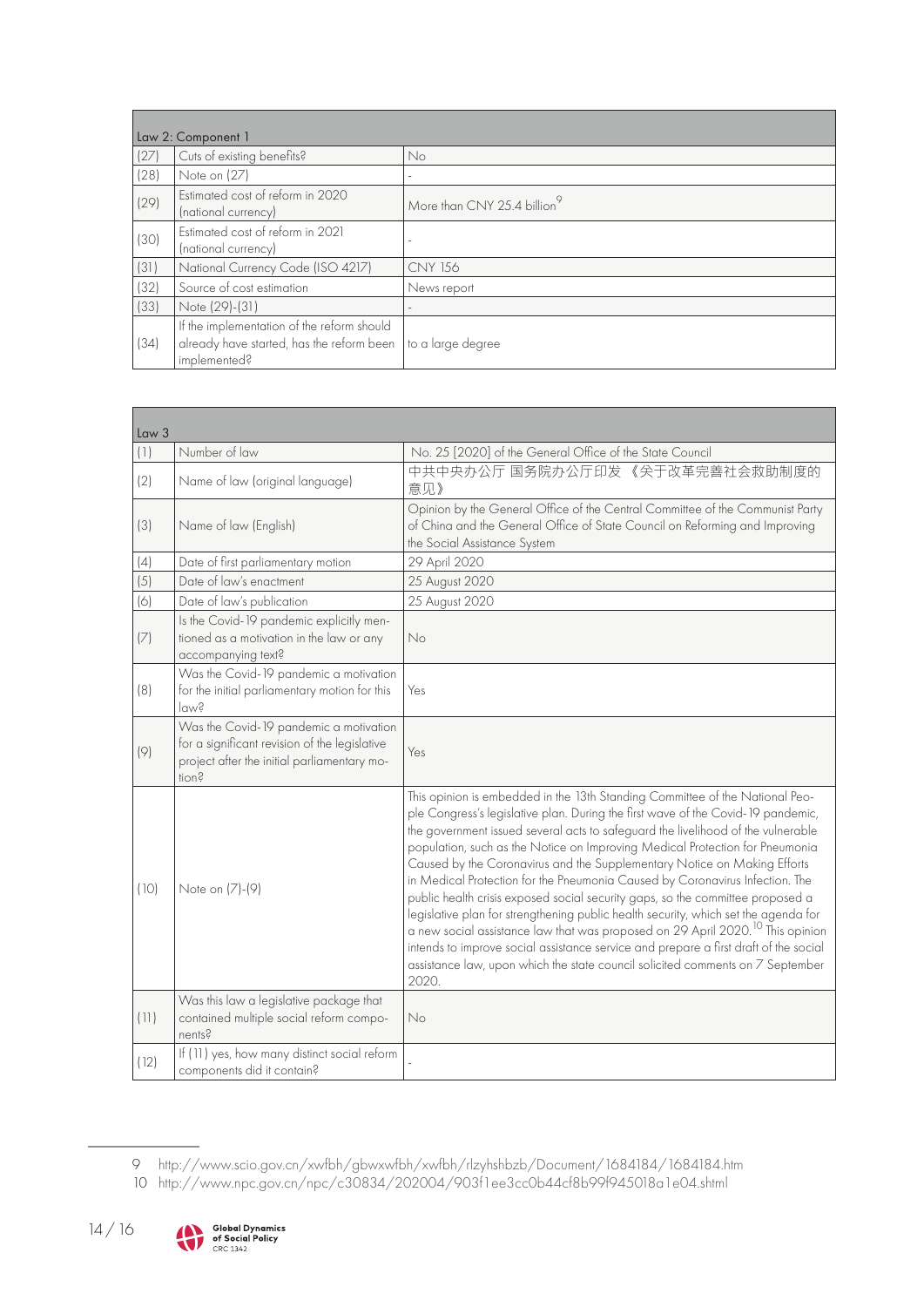|      | Law 3: Component 1                                                                                      |                                                                                                                                                                                                                                                                                                                                                                                                                                          |
|------|---------------------------------------------------------------------------------------------------------|------------------------------------------------------------------------------------------------------------------------------------------------------------------------------------------------------------------------------------------------------------------------------------------------------------------------------------------------------------------------------------------------------------------------------------------|
| (13) | Policy Area                                                                                             | Social assistance                                                                                                                                                                                                                                                                                                                                                                                                                        |
| (14) | Brief description of reform component                                                                   | This opinion has short-term and long-term goals to consolidate and profession-<br>alize the social safety net's base - the social assistance system. It plans to recali-<br>brate the social assistance programs and build a comprehensive multi-level social<br>assistance system with strong legal backup in the following two years and to<br>achieve a robust social security net with high service quality by 2035.                 |
| (15) | Change in coverage of existing benefits?                                                                | Expansion                                                                                                                                                                                                                                                                                                                                                                                                                                |
| (16) | Duration of coverage change?                                                                            | Not Applicable                                                                                                                                                                                                                                                                                                                                                                                                                           |
| (17) | If fix-term, duration in months                                                                         |                                                                                                                                                                                                                                                                                                                                                                                                                                          |
| (18) | Note on (15)-(17)                                                                                       | The targeted population is enlarged with new specific social assistance programs.<br>Furthermore, this act underlines the groups without full civil rights capacity, such as<br>the disabled and children. The social programs start to take the custody situation<br>seriously when rendering aid and relief.                                                                                                                           |
| (19) | Change in generosity of existing benefits?                                                              | Expansion                                                                                                                                                                                                                                                                                                                                                                                                                                |
| (20) | Duration of generosity change?                                                                          | Indefinite                                                                                                                                                                                                                                                                                                                                                                                                                               |
| (21) | If fix-term, duration in months                                                                         |                                                                                                                                                                                                                                                                                                                                                                                                                                          |
| (22) | Note on (19)-(21)                                                                                       | This document extended the time frame for the special relief and support for<br>children. The end of the age entitlement rises by two years, namely from 16 to 18<br>vears old.                                                                                                                                                                                                                                                          |
| (23) | Introduction of new benefits?                                                                           | Yes                                                                                                                                                                                                                                                                                                                                                                                                                                      |
| (24) | Duration of new benefits?                                                                               | Indefinite                                                                                                                                                                                                                                                                                                                                                                                                                               |
| (25) | If fix-term, duration in months                                                                         |                                                                                                                                                                                                                                                                                                                                                                                                                                          |
| (26) | Note on (23)-(25)                                                                                       | This legislative regulation encourages social assistance service innovations and<br>proposes a basic service pattern of Goods plus Services (物质+服务) through<br>government's purchase of public services delivered by professional social organi-<br>zations, such as social workers and psychologists. Furthermore, modern informa-<br>tion technology will be essential in upgrading the social assistance's service and<br>management. |
| (27) | Cuts of existing benefits?                                                                              | No                                                                                                                                                                                                                                                                                                                                                                                                                                       |
| (28) | Note on (27)                                                                                            |                                                                                                                                                                                                                                                                                                                                                                                                                                          |
| (29) | Estimated cost of reform in 2020<br>(national currency)                                                 |                                                                                                                                                                                                                                                                                                                                                                                                                                          |
| (30) | Estimated cost of reform in 2021<br>(national currency)                                                 |                                                                                                                                                                                                                                                                                                                                                                                                                                          |
| (31) | National Currency Code (ISO 4217)                                                                       |                                                                                                                                                                                                                                                                                                                                                                                                                                          |
| (32) | Source of cost estimation                                                                               | Click and choose an element                                                                                                                                                                                                                                                                                                                                                                                                              |
| (33) | Note (29)-(31)                                                                                          |                                                                                                                                                                                                                                                                                                                                                                                                                                          |
| (34) | If the implementation of the reform should<br>already have started, has the reform been<br>implemented? | to a large degree                                                                                                                                                                                                                                                                                                                                                                                                                        |

| Law <sub>4</sub> |                                                                                                            |                                                                                                                                   |
|------------------|------------------------------------------------------------------------------------------------------------|-----------------------------------------------------------------------------------------------------------------------------------|
|                  | Number of law                                                                                              | NO.37 [2020] of the National Medical Insurance Administration                                                                     |
| (2)              | Name of law (original language)                                                                            | 国家医保局 财政部关于扩大长期护理保险的指导意见                                                                                                          |
| (3)              | Name of law (English)                                                                                      | Opinion by the National Medical Insurance Administration and the Ministry of<br>Finance on Expanding the Long-term Care Insurance |
| (4)              | Date of first parliamentary motion                                                                         | 10 September 2020                                                                                                                 |
| (5)              | Date of law's enactment                                                                                    | 10 September 2020                                                                                                                 |
| (6)              | Date of law's publication                                                                                  | 10 September 2020                                                                                                                 |
| (7)              | Is the Covid-19 pandemic explicitly men-<br>tioned as a motivation in the law or any<br>accompanying text? | No                                                                                                                                |